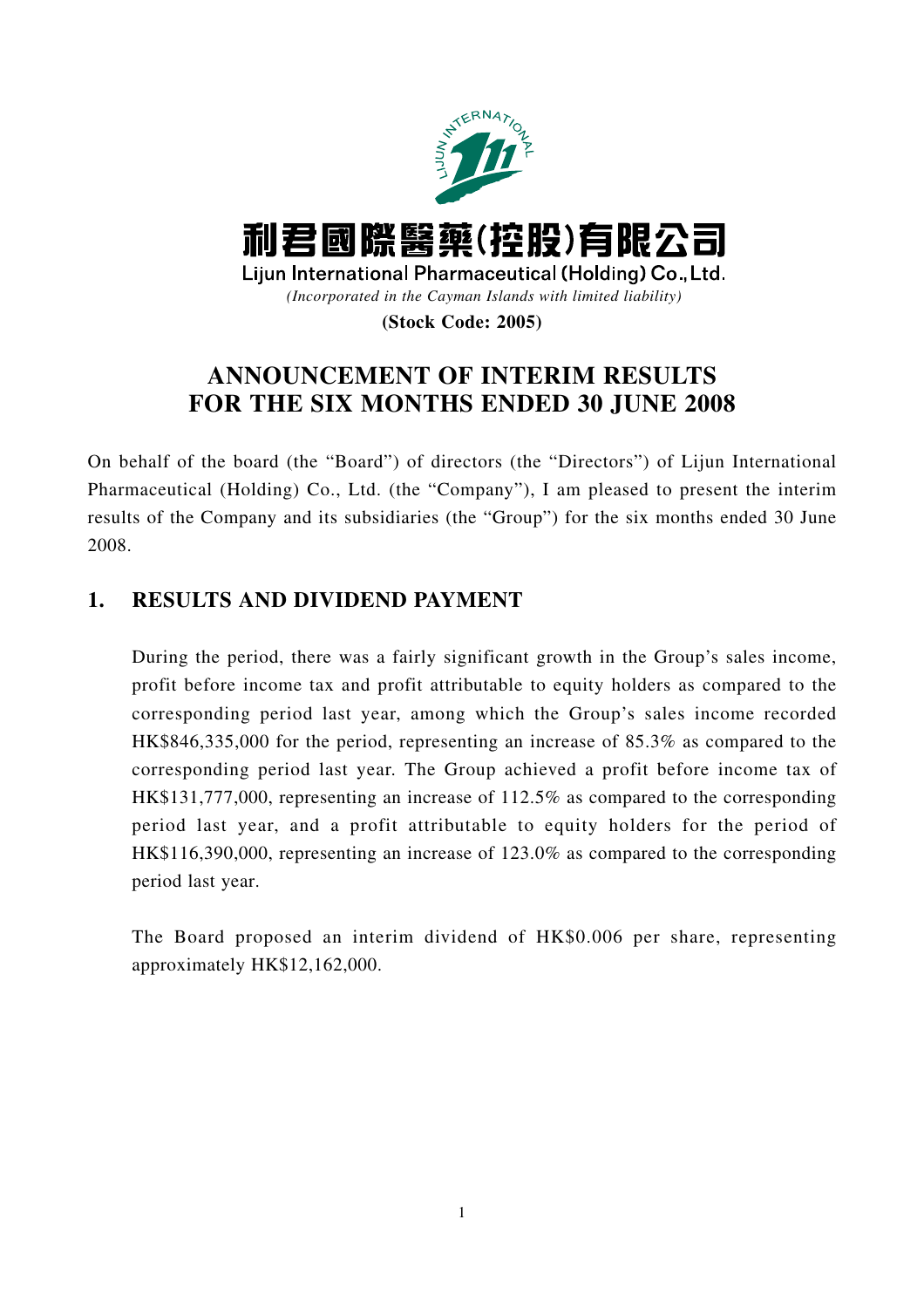### **2. BUSINESS REVIEW**

During the period, the macro economic environment of China was complex and changing quickly. The prices of energy fuel, raw materials and supplementary materials have been increasing sharply due to inflation. To address the severely competitive market, the Group took advantage of the State's medical system reform, the growth in the size of the domestic pharmaceutical market and the recovery of the industry, utilized the synergy from the acquisition of Shijiazhuang No. 4 Pharmaceutical Co., Ltd. ("Shijiazhuang No. 4 Pharma") and took various measures and made great effort, and thus achieved significant increase in the sales income, profit before income tax and profit attributable to equity holders for the period.

|                                   | For the six months ended 30 June |            |          |            |         |  |
|-----------------------------------|----------------------------------|------------|----------|------------|---------|--|
|                                   | 2008                             |            | 2007     |            |         |  |
|                                   |                                  | Percentage |          | Percentage |         |  |
|                                   | <b>Sales</b>                     | of sales   | Sales    | of sales   | Change  |  |
|                                   | <b>HK\$'000</b>                  | $\%$       | HK\$'000 | $\%$       | $\%$    |  |
| Antibiotics                       |                                  |            |          |            |         |  |
| - Lijunsha                        | 265,194                          | 31.3       | 222,227  | 48.7       | 19.3    |  |
| - Paiqi                           | 55,125                           | 6.5        | 46,558   | 10.2       | 18.4    |  |
| - Other antibiotics               |                                  |            |          |            |         |  |
| finished medicines                | 100,042                          | 11.8       | 59,386   | 13.0       | 68.5    |  |
| <b>Total sales of antibiotics</b> | 420,361                          | 49.6       | 328,171  | 71.9       | 28.1    |  |
| Intravenous Infusion              |                                  |            |          |            |         |  |
| Solution                          | 249,298                          | 29.5       |          |            |         |  |
| Non-antibiotics finished          |                                  |            |          |            |         |  |
| medicines                         | 103,670                          | 12.2       | 87,520   | 19.1       | 18.5    |  |
| Sales of bulk                     |                                  |            |          |            |         |  |
| pharmaceuticals                   | 43,673                           | 5.2        | 40,225   | 8.8        | 8.6     |  |
| Others                            | 29,333                           | 3.5        | 840      | 0.2        | 3,392.0 |  |
| Group's total sales               | 846,335                          | 100        | 456,756  | 100        | 85.3    |  |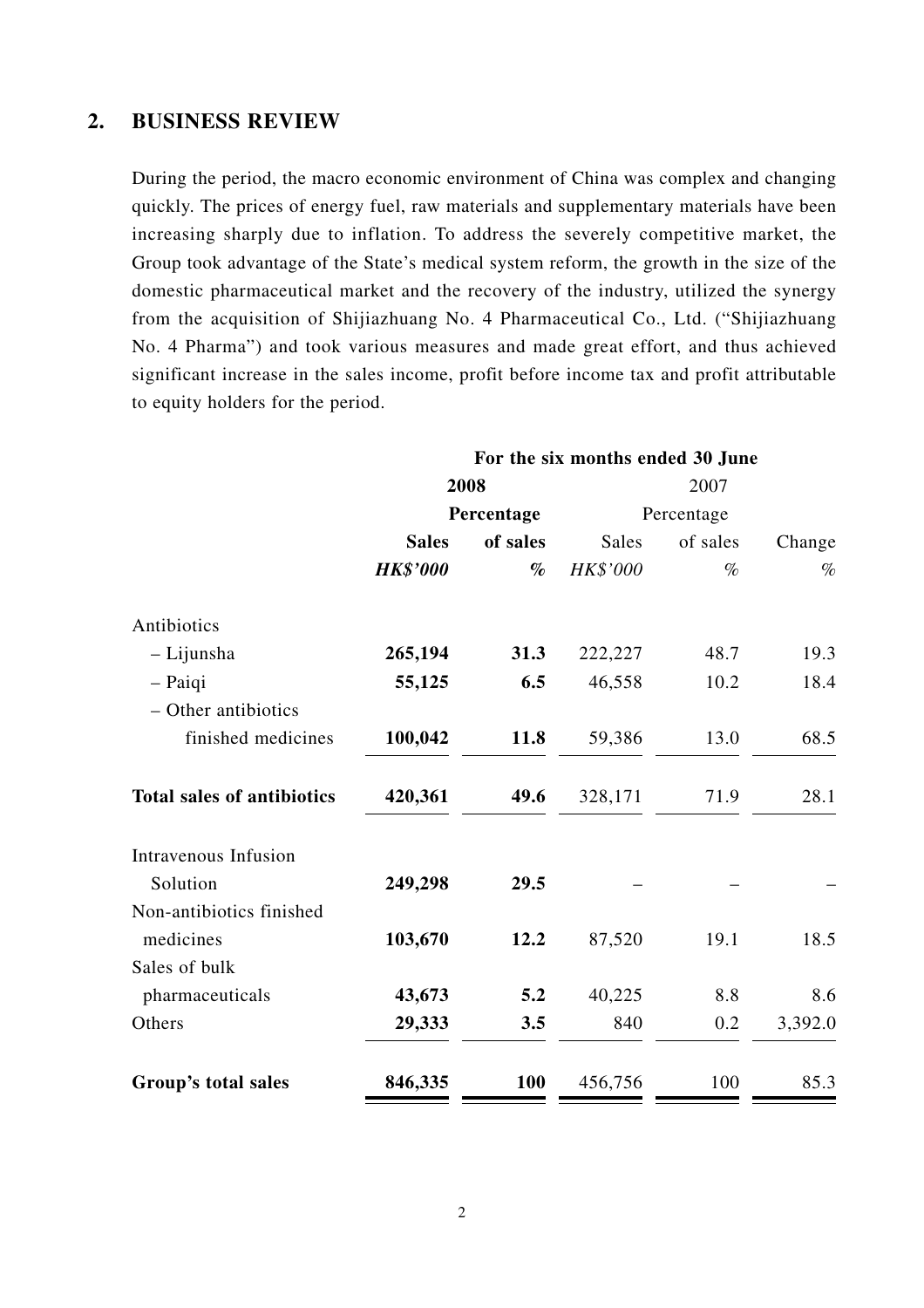#### **(1) Growth in sales of core products**

First, the sales of highly competitive product Lijunsha amounted to HK\$265,194,000 for the period, representing a growth of 19.3% as compared to the corresponding period last year. In particular, the sales of Lijunsha granules, which are popular in the pediatric market, increased by 36.1% for the period as compared to the corresponding period last year, amounting to HK\$36,483,000.

Second, Shijiazhuang No. 4 Pharma stepped into a new phase of rapid growth at the completion of another two production lines. The sales income and profit before income tax of Shijiazhuang No.4 Pharma increased significantly by 46.1% and 87.2% respectively for the period as compared to the corresponding period last year. While retaining its production and marketing prominence in basic and therapeutic infusion products, Shijiazhuang No. 4 Pharma further optimized its product portfolio in light of the initial scale of a new product series including Amino Acid Infusions, Rinsing Physiological Saline Solutions and Pediatric Infusion Solutions and so on. The Group kept expanding its soft-package infusion products market share amongst the country's large and medium-sized hospitals, and thus further consolidated its medium-to-high end market positioning. The sales volumes of PP Plastic Bottle and Non-PVC Soft Bag increased by 49.0% and 150.0% respectively as compared to the corresponding period last year.

Third, as a result of the State's efforts to gradually establish new rural medical systems and the improvement of medical systems in urban communities, the sales of large-scale branded preparations and large-scale basic medicines saw relatively fast growth. The sales of Dobesilate and Lixiding increased by 43.0% and 51.0% respectively as compared to the corresponding period last year. The sales of Cephalosporin Antibiotics increased by 16.0% as compared to the corresponding period last year. The sales of Paiqi series increased by 18.0% as compared to the corresponding period last year. Both sales of general medicines and collection of payments increased as compared to the corresponding period last year. In addition, export of bulk pharmaceuticals increased by 39.6% as compared to the corresponding period last year.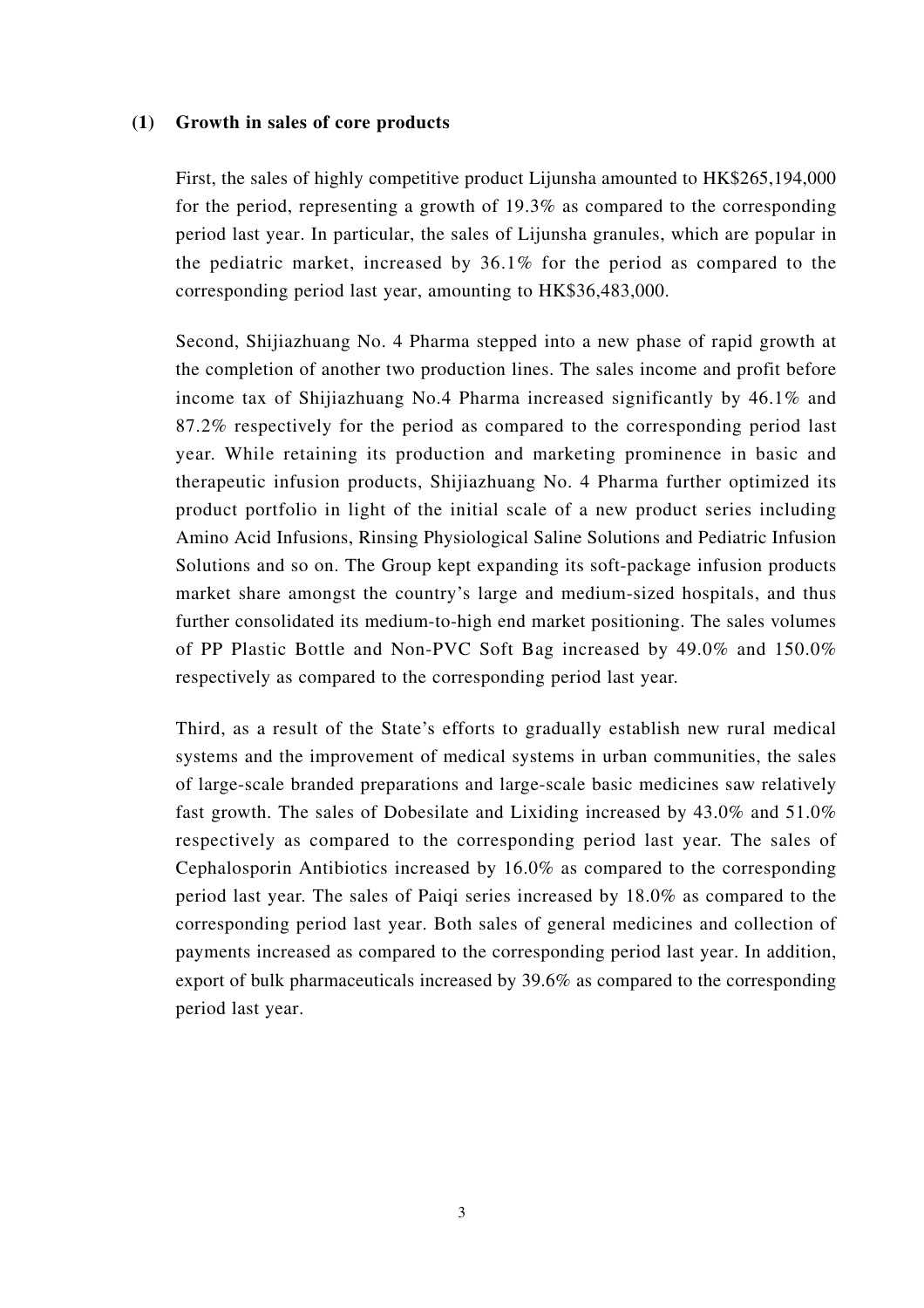Fourth, the Group just began to kick off its OTC and health care product lines. The Group completed the process of contacting distributors for the product of Lijungai, which enjoyed a sound market image as "a calcium product with dual technology of nano chelate – for its absorption-friendly nature". During the period, the sales of OTC pharmaceutical products and healthcare products of the Group for the period increased by nearly 3 times as compared to the corresponding period last year.

### **(2) Major technological upgrading projects progressed well**

First, the Group has introduced from abroad a high-standard modern production line for soft capsules and oral solutions. The production line has completed, and undertaken its pilot operation. In the second half of the year, the Group will launch Shengtai oral solutions and Zijin soft capsule on the market.

Second, the main structure of the Group's Innovative Preparation Building (application has been filed to make it the research center for innovative preparation engineering technologies of Shaanxi Province) in Xi'an has been completed.

Third, the R&D center, pilot production lines and animal experiment center in Shijiazhuang have been completed successfully. The pilot production lines have entered into the debug phase. The annual output of PP Plastic Bottle will reach 150 million once Phase I comes into operation, further strengthening the Group's leading position in the field of soft-packed infusion solutions in China.

### **(3) The development and industrialized production of new products accelerated**

During the period, the Group has obtained production approval for Lijun Zijin soft capsule, which is featured as an "immunity enhancing and spot removing" product with dual efficacy. The Group has also acquired production approvals for both Duanxueliu soft capsules and Azithromycin Suspension, with the latter targeting the pediatric market as a new member of Paiqi series. Moreover, after being approved, the following products, including Gliclazide II, Ambroxol Hydrochloride Orally Disintegrating Tablets and Sodium Chloride Physiological Solutions, have been produced and distributed into markets. The trial production of three new products consisting of Ganciclovir Lyophilized Powder for Injection, Diammonium Glycyrrhizinate Injection and Cefepime Hydrochloride Powder for Injection is completed. They are expected to be distributed into markets in the second half year.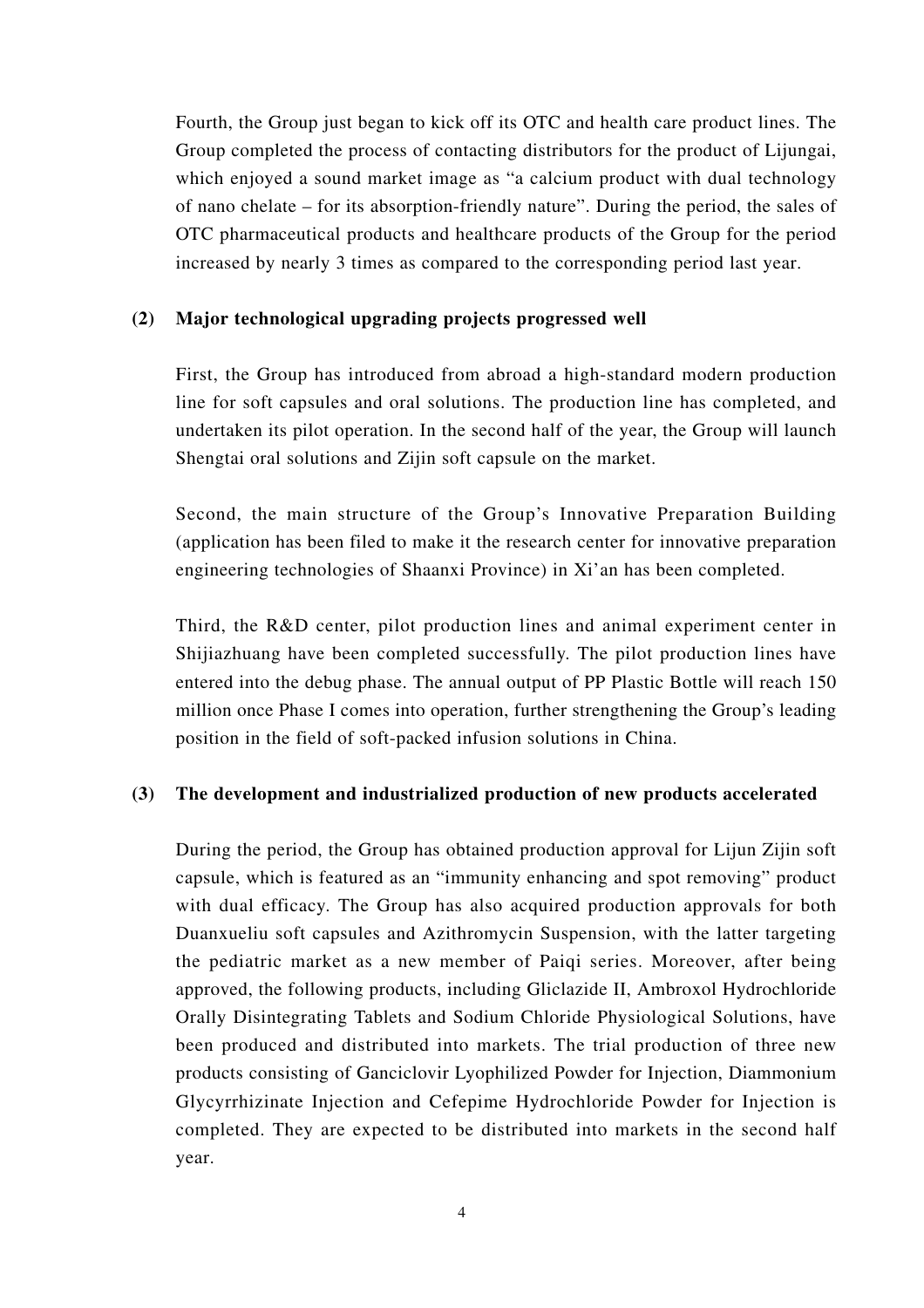### **3. DEVELOPMENT OUTLOOK**

Looking into the second half of 2008, the Group will continue to take the opportunities of China's pharmaceutical market recovery, with synergy of both scale and branding effect of the Group to further expand the market.

### **(1) To ensure steady growth of existing antibiotics products**

In the second half of the year, the Group will take corresponding measures to integrate the market of Lijunsha. The Group will reinforce advertisement and propaganda efforts among sub-dealers, end users, urban communities and rural areas so as to maintain steady increase in sales volume. Meanwhile, the Group will carefully plan a second development of Lijunsha. In light of Lijunsha capsule's advantage as an exclusive drug form in China and its high bioavailability, the Group will address both markets of hospitals and drugstores in a brand new pattern with efforts to boost its sales. The Group will improve the taste and packaging of Lijunsha granules, and launch its new specifically-designed-for-children version whilst taking advantage of its mounting sales momentum so as to maintain a rapid growth. The Group will strengthen the research and development of the pediatric market in relation to Paiqi series' new member, i.e. Azithromycin Suspension. The Group will speed up the launch of new product series of Cephalosporin Antibiotics and Cefepime, to generate a new growth point for the second half year and next year.

#### **(2) Fast growth of intravenous infusion segment**

The results of the Group's new PP Plastic Bottle production line will be reflected in the second half year. Whilst sustaining its fast growing momentum of intravenous infusions, the Group will further expand its market shares in regard to therapeutic infusion solutions and soft-packed infusions (including PP Plastic Bottle and Non-PVC Soft Bag). The Group will strengthen its promotion of new products such as Fluconazole Infusions (Tablets), Dextran Infusions, Amino Acid Infusions, Ozagrel and Sodium Chloride Injections and so on, so as to form a new driving force. On the other hand, international intravenous infusions market is yet to develop by way of more overseas registrations especially on pediatric infusion products, and widened export channels to keep a healthy momentum of foreign trade.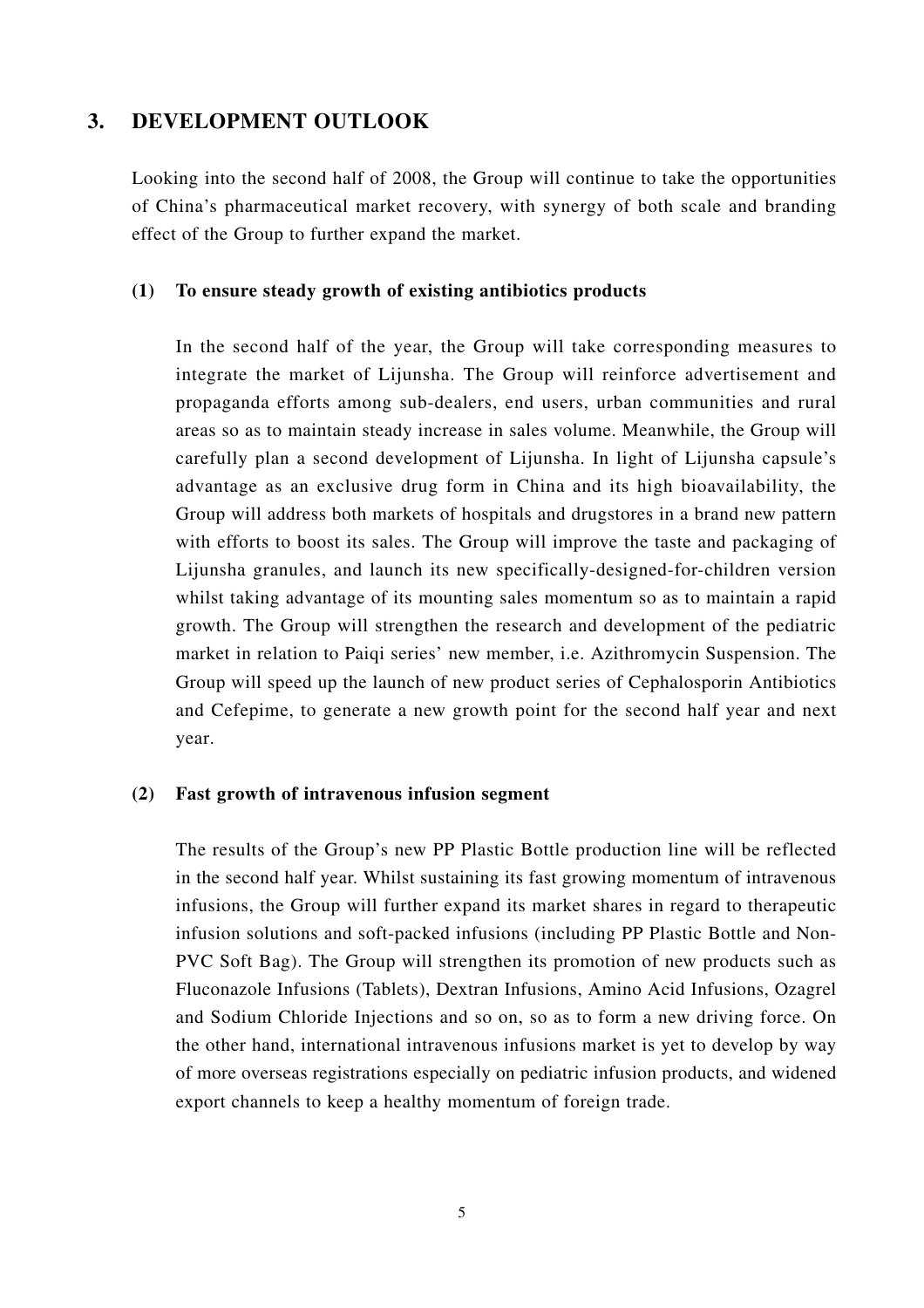#### **(3) To achieve breakthrough in sales volume of OTC and healthcare products**

In the second half of the year, the Group will take advantage of the strong sales momentum of prescription Dobesilate to make an elaborate marketing plan for OTC Dobesilate, forming a new pivot for the Group's future profit. The Group employs consultants from marketing and sales professionals association for marketing campaigns of new OTC and healthcare products including Lijungai, Zijin soft capsules, and Shengtai oral solutions. On condition of high standards and strict screening and selection process, the Group will establish and frequently educate or train a solid team of young talents with high calibers for marketing of OTC and healthcare products. By way of carpet promotion and innovative propaganda, the Group strives to make breakthroughs on the following new products, with special selling point, such as Ambroxol Hydrochloride Orally Disintegrating Tablets, Lijungai, Zijin soft capsules, and Shengtai oral solutions.

It is expected that the Group's two pivots including Macrolide Antibiotics and Intravenous Infusions will enjoy continuous growth with popularization of the State's medical insurances, expansion of market size and recovery of China's pharmaceutical industry. The subsequent launch of production lines for modern oral solutions, modern soft capsules and new PP Plastic Bottle infusions, as well as the circulation of a new series of OTC and healthcare products, will all contribute as highlights to the Group's future development and growth. By utilizing its nationwide branding and network advantages, the Group will strive for higher returns for its investors and shareholders.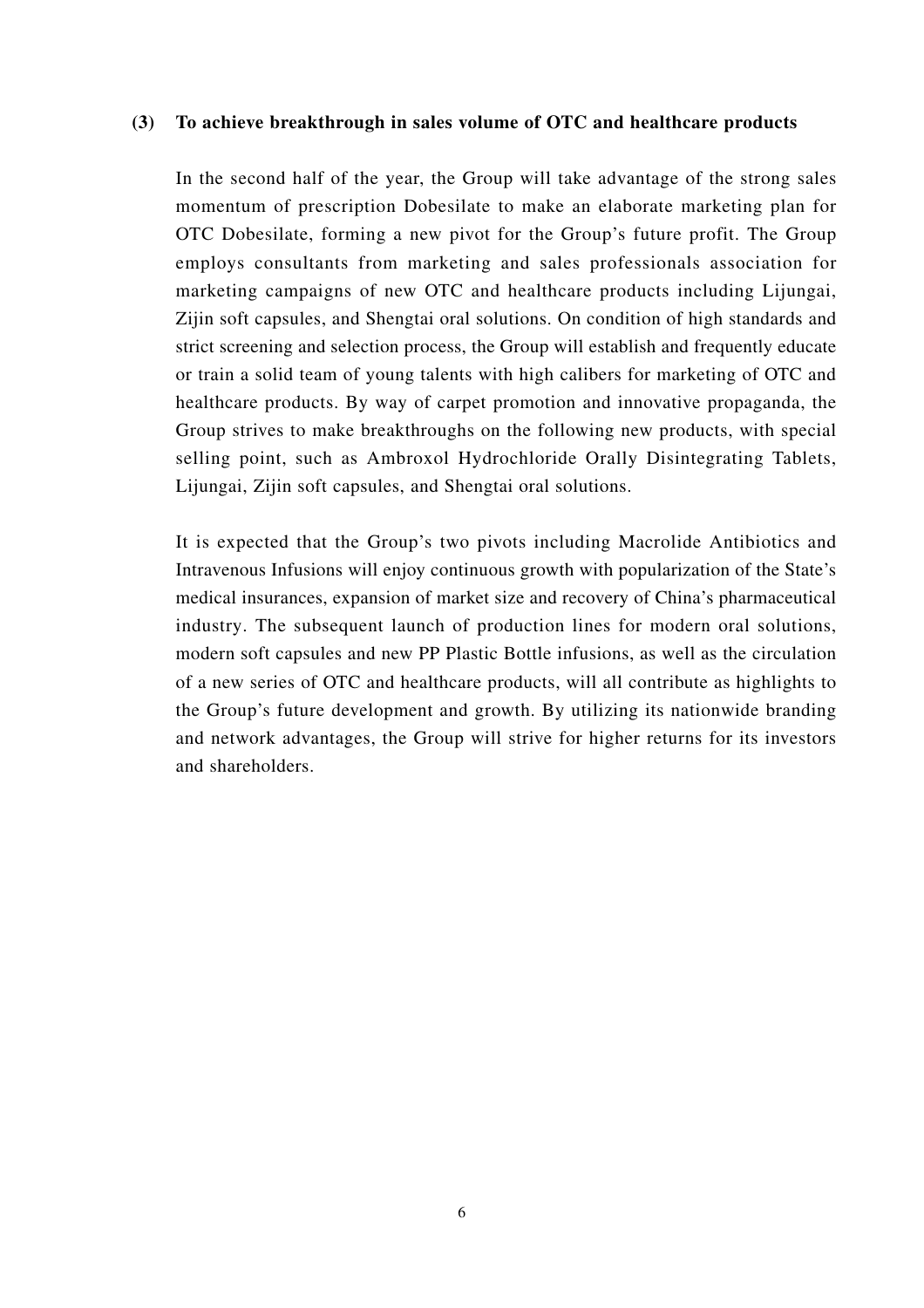# **CONDENSED CONSOLIDATED INTERIM STATEMENT OF INCOME**

*(All amounts in HK\$ thousands unless otherwise stated)*

|                                            |                       | Six months ended 30 June |            |
|--------------------------------------------|-----------------------|--------------------------|------------|
|                                            |                       | 2008                     | 2007       |
|                                            | <b>Note</b>           | <b>Unaudited</b>         | Unaudited  |
| Revenue                                    | $\mathfrak{Z}$        | 846,335                  | 456,756    |
| Cost of sales                              | $\boldsymbol{7}$      | (441, 466)               | (228, 463) |
| <b>Gross profit</b>                        |                       | 404,869                  | 228,293    |
| Other gains $-$ net                        | $\mathfrak{Z}$        | 11,869                   | 21,931     |
| Selling and marketing costs                | $\boldsymbol{7}$      | (183, 630)               | (118,990)  |
| General and administrative expenses        | $\boldsymbol{7}$      | (83,905)                 | (63, 410)  |
| <b>Operating profit</b>                    |                       | 149,203                  | 67,824     |
| Finance income                             |                       | 6,788                    | 1,355      |
| Finance costs                              |                       | (24, 214)                | (7,176)    |
| Finance costs – net                        |                       | (17, 426)                | (5,821)    |
| Profit before income tax                   |                       | 131,777                  | 62,003     |
| Income tax expenses                        | $\boldsymbol{\delta}$ | (15,390)                 | (9,802)    |
| Profit for the half year                   |                       | 116,387                  | 52,201     |
| <b>Attributable to:</b>                    |                       |                          |            |
| - Equity holders of the Company            |                       | 116,390                  | 52,201     |
| - Minority interest                        |                       | (3)                      |            |
|                                            |                       | 116,387                  | 52,201     |
| <b>Dividend</b>                            | 9                     | 12,162                   | 20,074     |
| Earnings per share for profit attributable |                       |                          |            |
| to the equity holders of the Company       |                       |                          |            |
| (expressed in HK\$ per share)              |                       |                          |            |
| - Basic                                    | 10                    | 0.0574                   | 0.0358     |
| - Diluted                                  | 10                    | 0.0567                   | 0.0323     |
|                                            |                       |                          |            |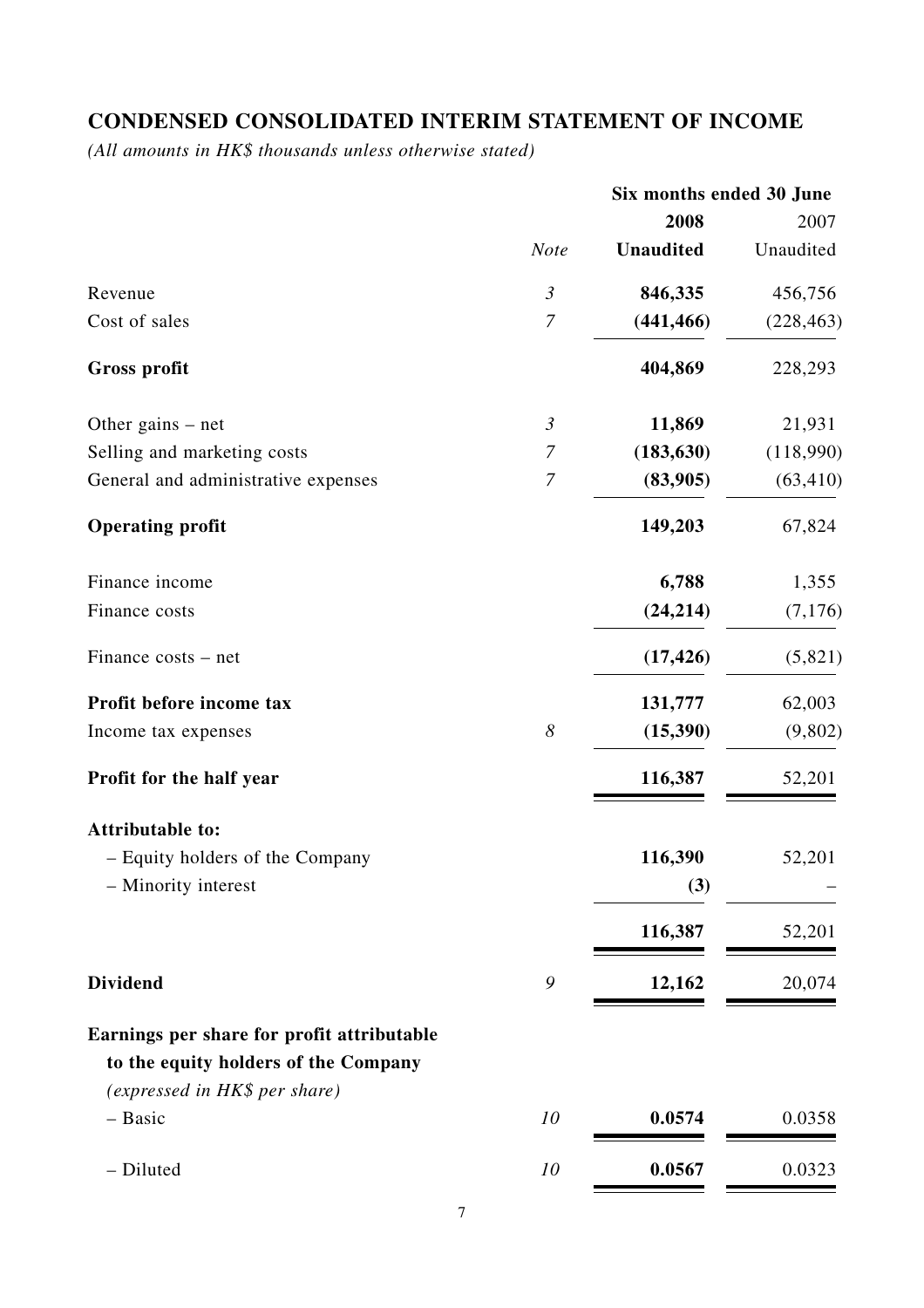# **CONDENSED CONSOLIDATED INTERIM BALANCE SHEET**

*(All amounts in HK\$ thousands unless otherwise stated)*

|                                                       |                | 30 June          | 31 December |
|-------------------------------------------------------|----------------|------------------|-------------|
|                                                       |                | 2008             | 2007        |
|                                                       | <b>Note</b>    | <b>Unaudited</b> | Audited     |
| <b>ASSETS</b>                                         |                |                  |             |
| <b>Non-current assets</b>                             |                |                  |             |
| Land use rights                                       |                | 67,313           | 68,032      |
| Property, plant and equipment                         |                | 732,258          | 719,605     |
| Intangible assets                                     |                | 583,881          | 550,073     |
| Deferred income tax assets                            |                | 12,582           | 13,553      |
| Available-for-sale financial assets                   |                | 147              | 4,303       |
| Other non-current assets                              |                | 1,024            |             |
| <b>Total non-current assets</b>                       |                | 1,397,205        | 1,355,566   |
| <b>Current assets</b>                                 |                |                  |             |
| Inventories                                           |                | 212,844          | 190,403     |
| Trade and bills receivables                           | $\overline{4}$ | 396,858          | 330,806     |
| Financial assets at fair value through profit or loss |                | 1,160            | 493         |
| Prepayments, deposits and other receivables           |                | 151,535          | 53,616      |
| Restricted cash                                       |                | 14,262           | 42,976      |
| Cash and cash equivalents                             |                | 127,134          | 98,983      |
| <b>Total current assets</b>                           |                | 903,793          | 717,277     |
| <b>Total assets</b>                                   |                | 2,300,998        | 2,072,843   |
| <b>EQUITY</b>                                         |                |                  |             |
| Capital and reserves attributable to                  |                |                  |             |
| equity holders of the Company                         |                |                  |             |
| Share capital                                         |                | 40,540           | 40,393      |
| Reserves                                              | 5              | 1,346,845        | 1,154,904   |
|                                                       |                | 1,387,385        | 1,195,297   |
| <b>Minority interest</b>                              |                | 849              | 800         |
| <b>Total equity</b>                                   |                | 1,388,234        | 1,196,097   |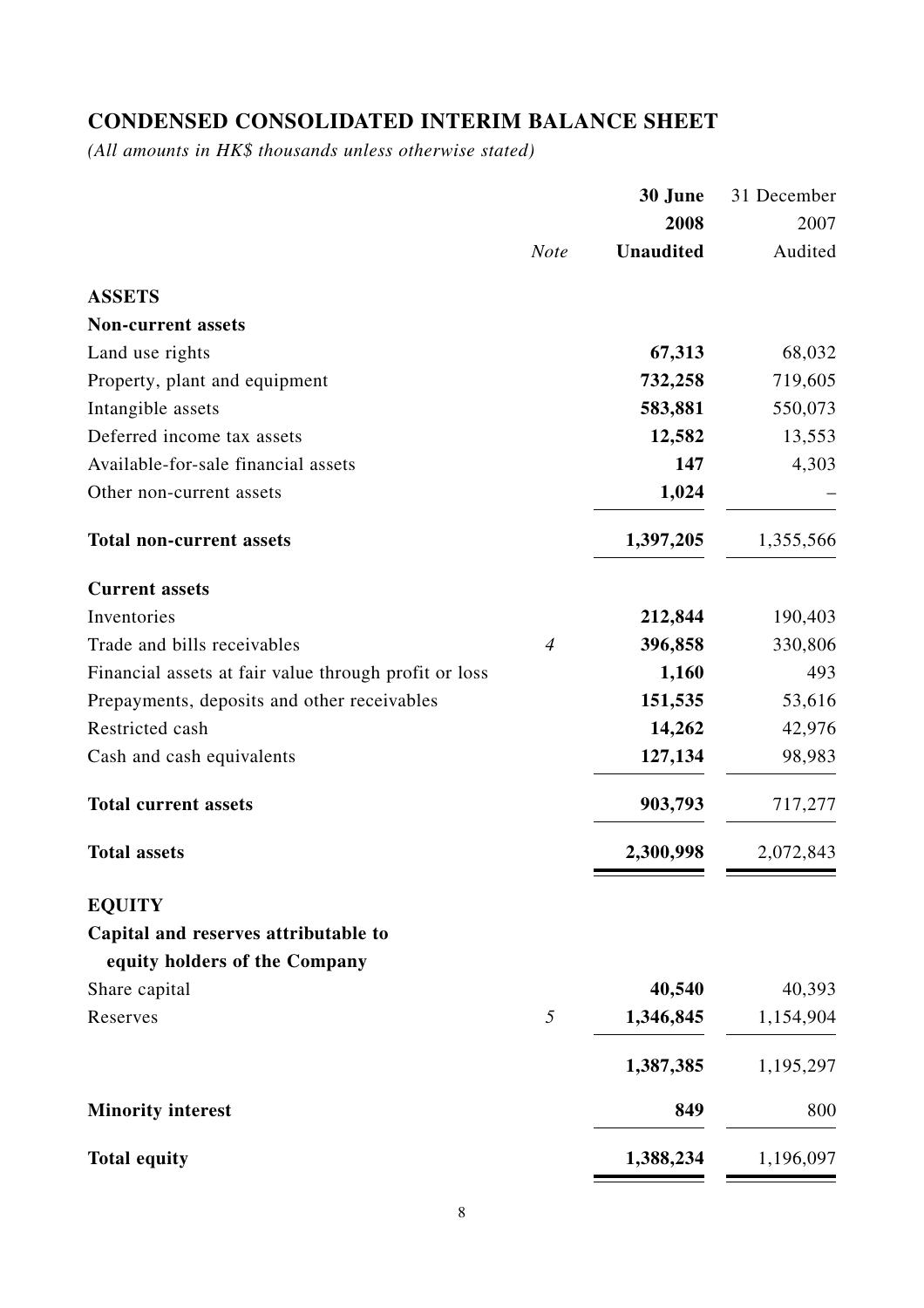|                                              |             | 30 June          | 31 December |
|----------------------------------------------|-------------|------------------|-------------|
|                                              |             | 2008             | 2007        |
|                                              | <b>Note</b> | <b>Unaudited</b> | Audited     |
| <b>LIABILITIES</b>                           |             |                  |             |
| <b>Non-current liabilities</b>               |             |                  |             |
| Long-term bank borrowings                    |             | 61,437           | 90,519      |
| Long-term payables                           |             | 17,125           | 17,649      |
| Convertible bonds                            | 11          | 163,256          | 151,135     |
| Deferred income tax liabilities              | 11          | 43,343           | 41,999      |
| <b>Total non-current liabilities</b>         |             | 285,161          | 301,302     |
| <b>Current liabilities</b>                   |             |                  |             |
| Trade and bills payables                     | 6           | 142,202          | 137,933     |
| Deposits and advance receipts                |             |                  |             |
| from customers                               |             | 23,571           | 23,367      |
| Accruals and other payables                  |             | 79,223           | 104,428     |
| Income tax payable                           |             | 27,134           | 22,366      |
| Short-term bank borrowings                   |             | 280,236          | 253,840     |
| Current portion of long-term                 |             |                  |             |
| bank borrowings                              |             | 70,625           | 28,500      |
| Current portion of long-term payables        |             | 4,612            | 5,010       |
| <b>Total current liabilities</b>             |             | 627,603          | 575,444     |
| <b>Total liabilities</b>                     |             | 912,764          | 876,746     |
| <b>Total equity and liabilities</b>          |             | 2,300,998        | 2,072,843   |
| Net current assets                           |             | 276,190          | 141,833     |
| <b>Total assets less current liabilities</b> |             | 1,673,395        | 1,497,399   |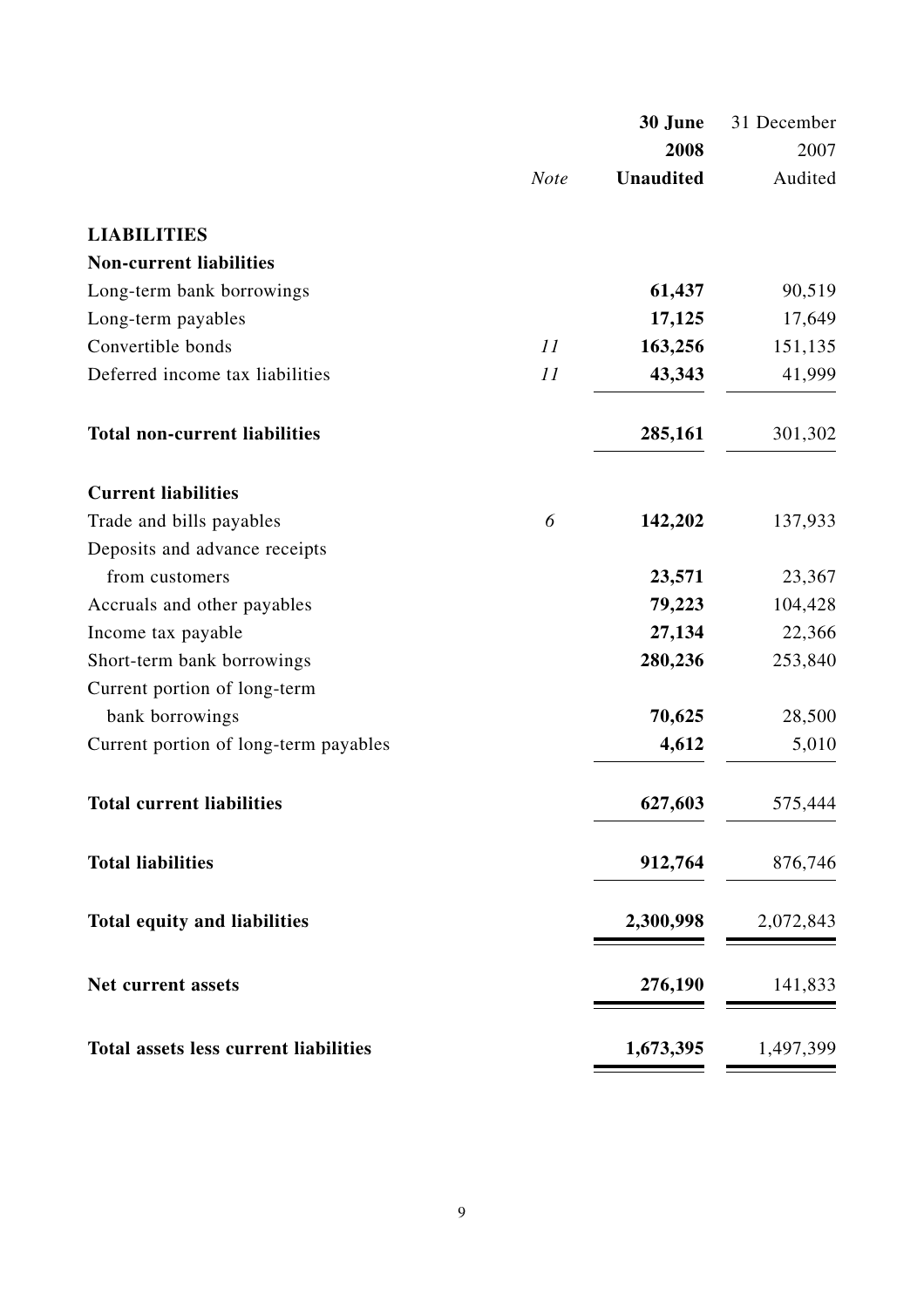# **SELECTED NOTES TO THE CONDENSED CONSOLIDATED INTERIM FINANCIAL INFORMATION**

*(All amounts in HK\$ thousands unless otherwise stated)*

#### **1 Basis of preparation**

This condensed consolidated interim financial information for the six months ended 30 June 2008 has been prepared in accordance with HKAS 34, "Interim Financial Reporting". The condensed consolidated interim financial information should be read in conjunction with the annual financial statements for the year ended 31 December 2007, which have been prepared in accordance with HKFRSs.

#### **2 Accounting policies**

Except as described below, the accounting policies adopted are consistent with those of the annual financial statements for the year ended 31 December 2007, as described therein.

The presentation currency has been changed from Chinese Renminbi to Hong Kong Dollars effective from 1 January 2008, considering the Company is listed in Hong Kong.

The following new standards, amendments to standards or interpretations are mandatory for the first time for the financial year beginning 1 January 2008 but are not currently relevant for the Group.

- HK(IFRIC) Int 11, "HKFRS 2 Group and treasury share transactions"
- HK(IFRIC) Int 12, "Service concession arrangements"
- HK(IFRIC) Int 14, "HKAS 19 The limit on a defined benefit asset, minimum funding requirements and their interaction"

The following new standards, amendments to standards and interpretations have been issued but are not effective for the financial year beginning 1 January 2008 and have not been early adopted:

- HKFRS 8 "Operating Segments", effective for annual periods beginning on or after 1 January 2009. HKFRS 8 replaces HKAS 14 "Segment Reporting", and requires a "management approach" under which segment information is presented on the same basis as that used for internal reporting purposes. The Group will apply HKFRS 8 from 1 January 2009.
- HKAS 23 (amendment) "Borrowing Costs", effective for annual periods beginning on or after 1 January 2009. The Group will apply HKAS 23 (amendment) from 1 January 2009. Management does not anticipate any material impact on the Group's accounts as the Group has already followed the principles of capitalising borrowing costs relating to qualify assets in accordance with the existing HKAS 23.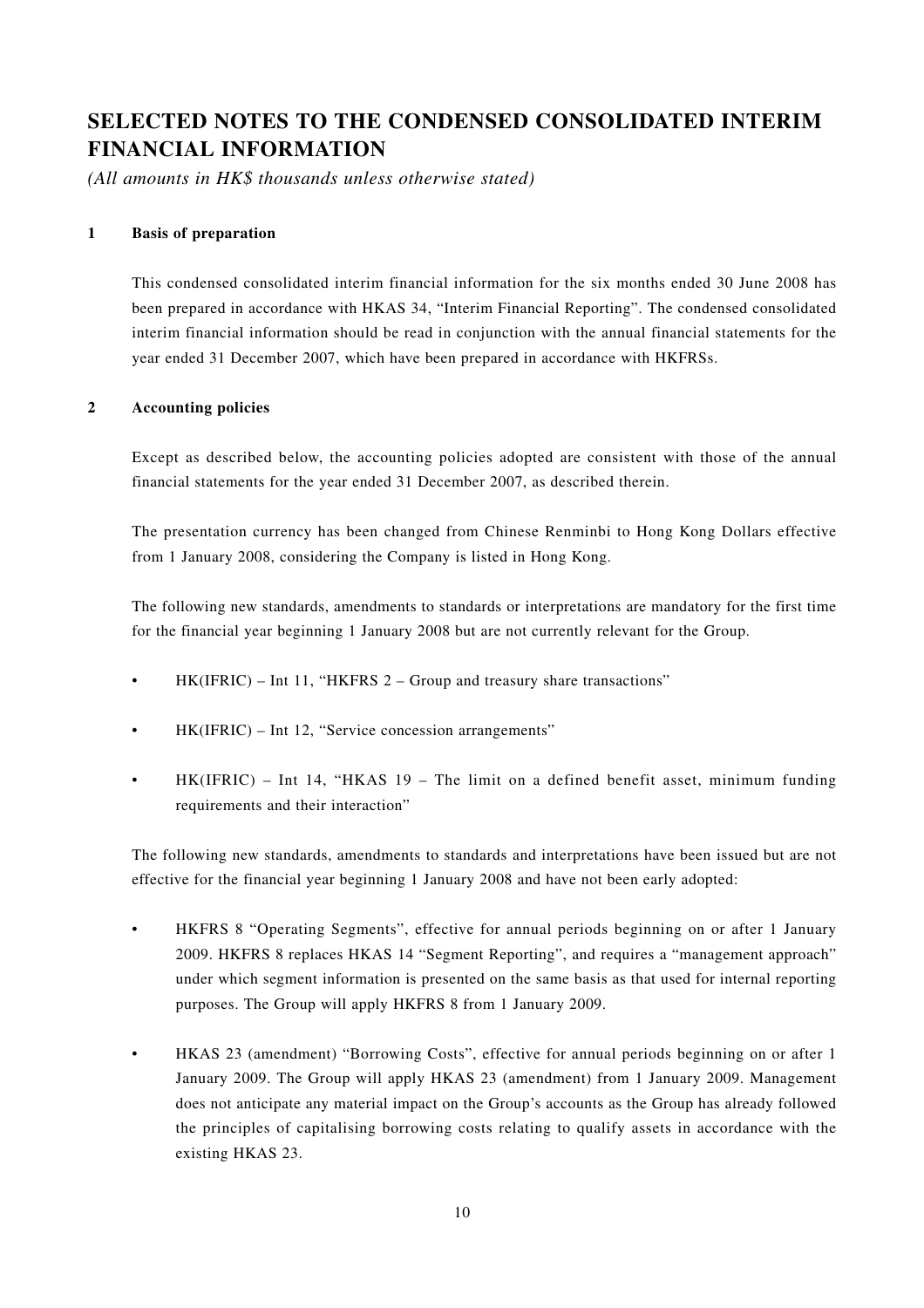- HKFRS 2 (amendment) "Share-based Payment", effective for annual periods beginning on or after 1 January 2009. The amendment clarifies the definition of "vesting conditions" and specifies the accounting treatment of "cancellations" by the counterparty to a share-based payment arrangement. Vesting conditions are service conditions (which require a counterparty to complete a specified period of service) and performance conditions (which require a specified period of service and specified performance targets to be met) only. All "non-vesting conditions" and vesting conditions that are market conditions shall be taken into account when estimating the fair value of the equity instruments granted. All cancellations are accounted for as an acceleration of vesting and the amount that would otherwise have been recognised over the remainder of the vesting period is recognised immediately. The Group will apply HKFRS 2 (amendment) from 1 January 2009.
- HKFRS 3 (revised) "Business Combinations" and consequential amendments to HKAS 27 "Consolidated and Separate Financial Statements", HKAS 28 "Investments in Associates" and HKAS 31 "Interests in Joint Ventures", effective prospectively to business combinations for which the acquisition date is on or after the beginning of the first annual reporting period beginning on or after 1 July 2009. The Group will apply those standards from 1 January 2010.
- HKAS 1 (revised) "Presentation of Financial Statements", effective for annual periods beginning on or after 1 January 2009. It requires certain new presentation of the financial statements. However, it does not change the recognition, measurement or disclosure of specific transactions and other events required by other standards. Management will adopt the revised disclosure requirements of this standard from 1 January 2009.
	- HKAS 32 (amendment) "Financial Instruments: Presentation", and consequential amendments to HKAS 1 "Presentation of Financial Statements", effective for annual periods beginning on or after 1 January 2009. The amendment requires some puttable financial instruments and some financial instruments that impose on the entity an obligation to deliver to another party a pro rata share of the net assets of the entity only on liquidation to be classified as equity. This is not relevant to the Group as the Group does not have any puttable instruments.
- HK(IFRIC) Int 13 "Customer Loyalty Programmes", effective for annual periods beginning on or after 1 July 2008. This interpretation is not relevant to the Group's operations because none of the Group's companies operate any loyalty programmes.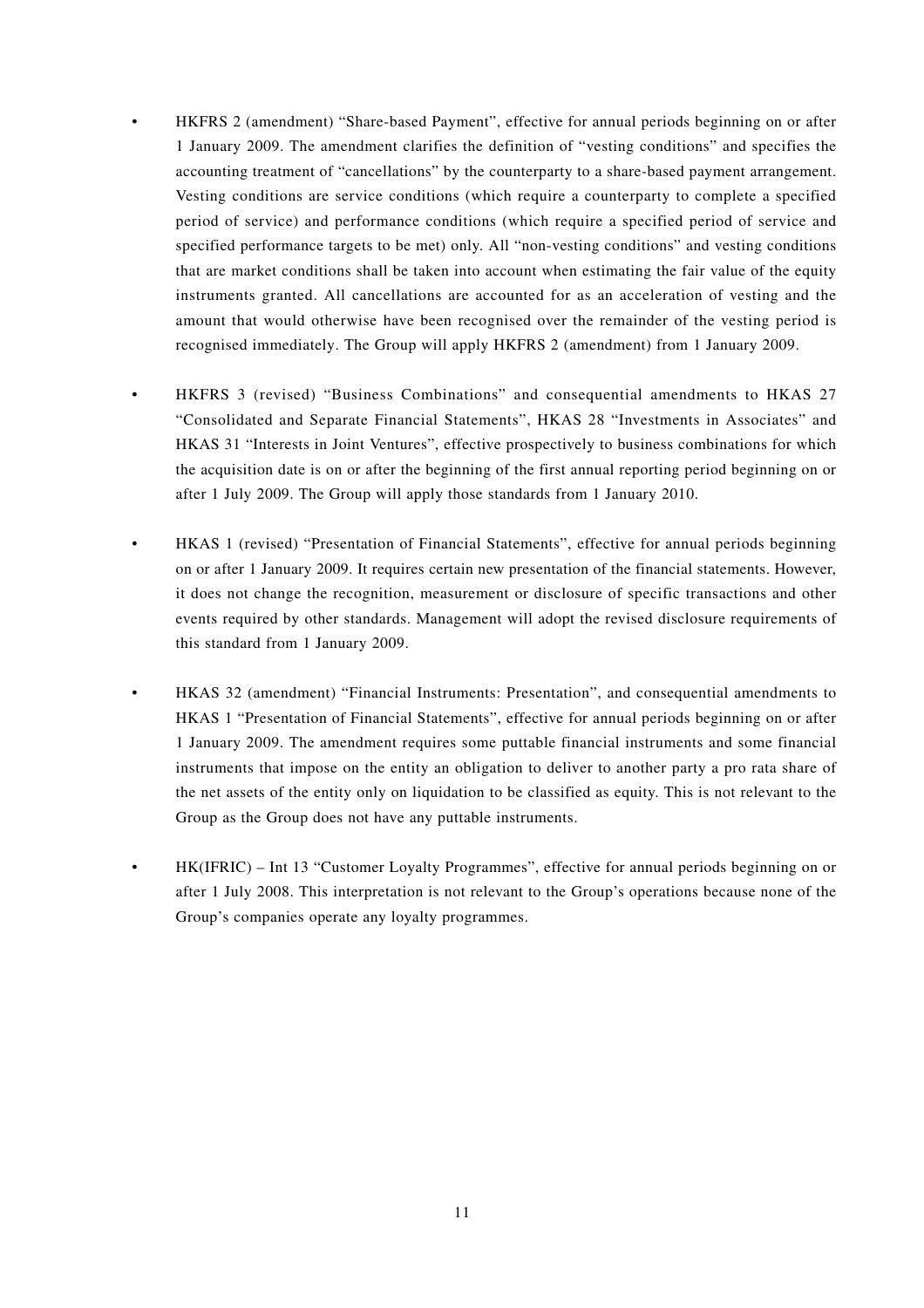### **3 Segment information, revenue and other gains – net**

The Group has one business segment – manufacturing and sale of finished medicines and bulk pharmaceuticals. It operates principally in one geographical segment – the PRC. Substantially all of the Group's assets were located in the PRC. Accordingly, no analysis of segment information is presented.

|                                                           | Six months ended 30 June |           |
|-----------------------------------------------------------|--------------------------|-----------|
|                                                           | 2008                     | 2007      |
|                                                           | <b>Unaudited</b>         | Unaudited |
| Sales:                                                    |                          |           |
| - Sales of pharmaceutical products                        | 844,448                  | 456,419   |
| - Processing income                                       | 377                      | 186       |
| - Sales of raw materials and by products                  | 1,510                    | 151       |
|                                                           | 846,335                  | 456,756   |
| Other gains $-$ net:                                      |                          |           |
| - Gain on disposal of a subsidiary                        | 8,420                    |           |
| - Gain on disposal of available-for-sale financial assets | 93                       |           |
| - Gain on disposal of financial assets at fair value      |                          |           |
| through profit                                            | 763                      | 15,489    |
| - Change in fair value of financial assets at fair value  |                          |           |
| through profit or loss                                    | (993)                    |           |
| - Subsidy income                                          | 1,487                    |           |
| - Gain on disposal of property, plant and equipment       | 2,099                    |           |
| $-$ Others                                                |                          | 6,442     |
|                                                           | 11,869                   | 21,931    |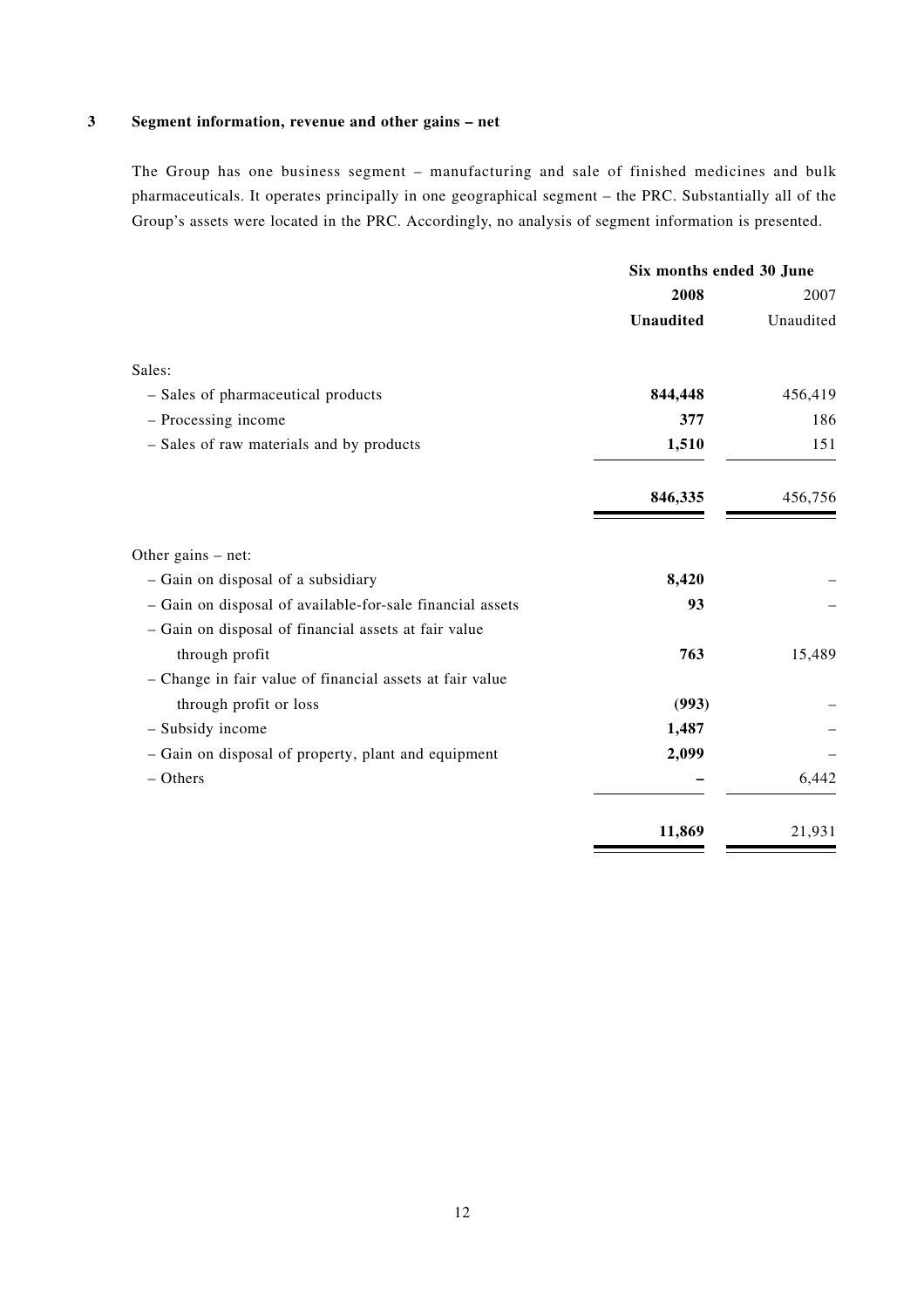#### **4 Trade and bills receivables**

The Group generally required its customers to settle sales invoices within 3 months. Ageing analysis of trade and bills receivables is as follows:

|                                               | As at     |             |  |
|-----------------------------------------------|-----------|-------------|--|
|                                               | 30 June   | 31 December |  |
|                                               | 2008      | 2007        |  |
|                                               | Unaudited | Audited     |  |
| Within 3 months                               | 335,236   | 265,274     |  |
| 4 to 6 months                                 | 36,037    | 47,206      |  |
| 7 to 12 months                                | 29,401    | 22,885      |  |
| 1 to 2 years                                  | 3,929     | 4,086       |  |
| 2 to 3 years                                  | 2,074     | 630         |  |
| More than 3 years                             | 26        | 1,472       |  |
|                                               | 406,703   | 341,553     |  |
| Less: provision for impairment of receivables | (9, 845)  | (10, 747)   |  |
|                                               | 396,858   | 330,806     |  |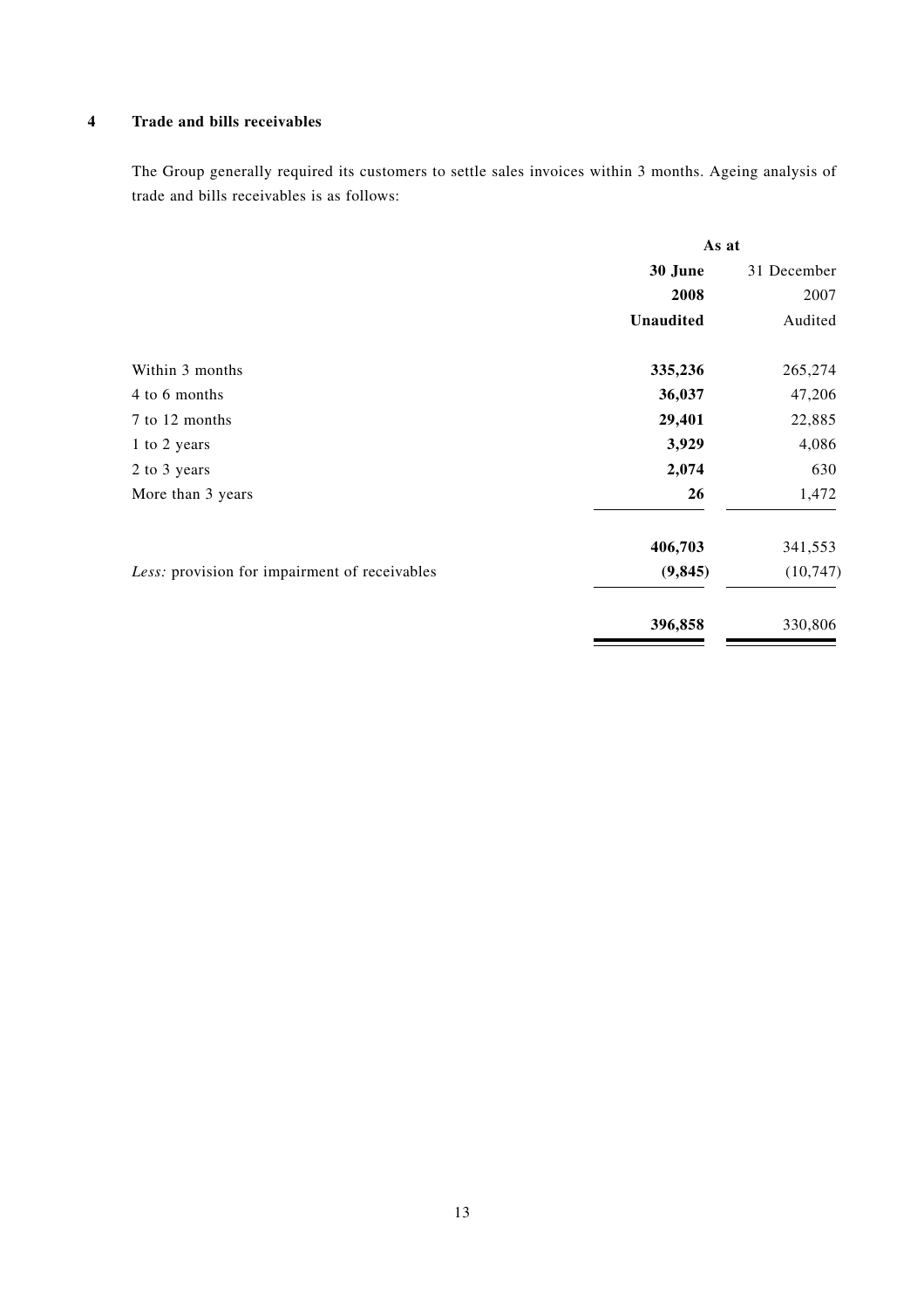|                                                   |              |                     |                          | Unaudited            |                          |                 |              |
|---------------------------------------------------|--------------|---------------------|--------------------------|----------------------|--------------------------|-----------------|--------------|
|                                                   |              |                     | <b>Equity</b>            |                      |                          |                 |              |
|                                                   |              |                     | component of             |                      | Currency                 |                 |              |
|                                                   | <b>Share</b> | Capital             | convertible              | <b>Statutory</b>     | translation              | <b>Retained</b> |              |
|                                                   | premium      | reserve<br>(Note a) | bonds<br>(Note 11)       | reserves<br>(Note b) | difference               | earnings        | <b>Total</b> |
| At 1 January 2008                                 | 688,092      | 165,067             | 8,840                    | 94,880               | 856                      | 197,169         | 1,154,904    |
| Profit for the period                             |              |                     |                          |                      | $\overline{a}$           | 116,390         | 116,390      |
| Dividends                                         |              |                     |                          |                      | $\overline{\phantom{0}}$ | (12, 162)       | (12, 162)    |
| Issue of shares upon<br>conversion of convertible |              |                     |                          |                      |                          |                 |              |
| bonds (Note 11)                                   | 6,544        |                     | (763)                    |                      |                          |                 | 5,781        |
| Currency translation                              |              |                     |                          |                      |                          |                 |              |
| differences                                       |              |                     |                          |                      | 81,932                   |                 | 81,932       |
| At 30 June 2008                                   | 694,636      | 165,067             | 8,077                    | 94,880               | 82,788                   | 301,397         | 1,346,845    |
| At 1 January 2007                                 | 120,676      | 156,164             | $\overline{\phantom{0}}$ | 70,659               | (2,640)                  | 125,035         | 469,894      |
| Profit for the period                             |              |                     |                          |                      |                          | 52,201          | 52,201       |
| Dividends                                         |              |                     |                          |                      | $\overline{\phantom{0}}$ | (20, 335)       | (20, 335)    |
| Equity component of<br>convertible bonds          |              |                     |                          |                      |                          |                 |              |
| (Note 11)                                         |              |                     | 9,274                    |                      |                          |                 | 9,274        |
| Dilution of minority                              |              |                     |                          |                      |                          |                 |              |
| interest of a subsidiary                          |              | (688)               |                          |                      |                          |                 | (688)        |
| Issue of shares                                   | 522,500      |                     |                          |                      |                          |                 | 522,500      |
| Currency translation                              |              |                     |                          |                      |                          |                 |              |
| differences                                       |              |                     |                          |                      | 16,276                   |                 | 16,276       |
| At 30 June 2007                                   | 643,176      | 155,476             | 9,274                    | 70,659               | 13,636                   | 156,901         | 1,049,122    |

#### *(a) Capital reserve*

Capital reserve of the Company includes the difference between the Company's 80% share in paidup capital of Xi'an Lijun Pharmaceutical Co., Ltd. and the nominal value of the share capital issued by the Company to acquire such an interest during a group reorganisation.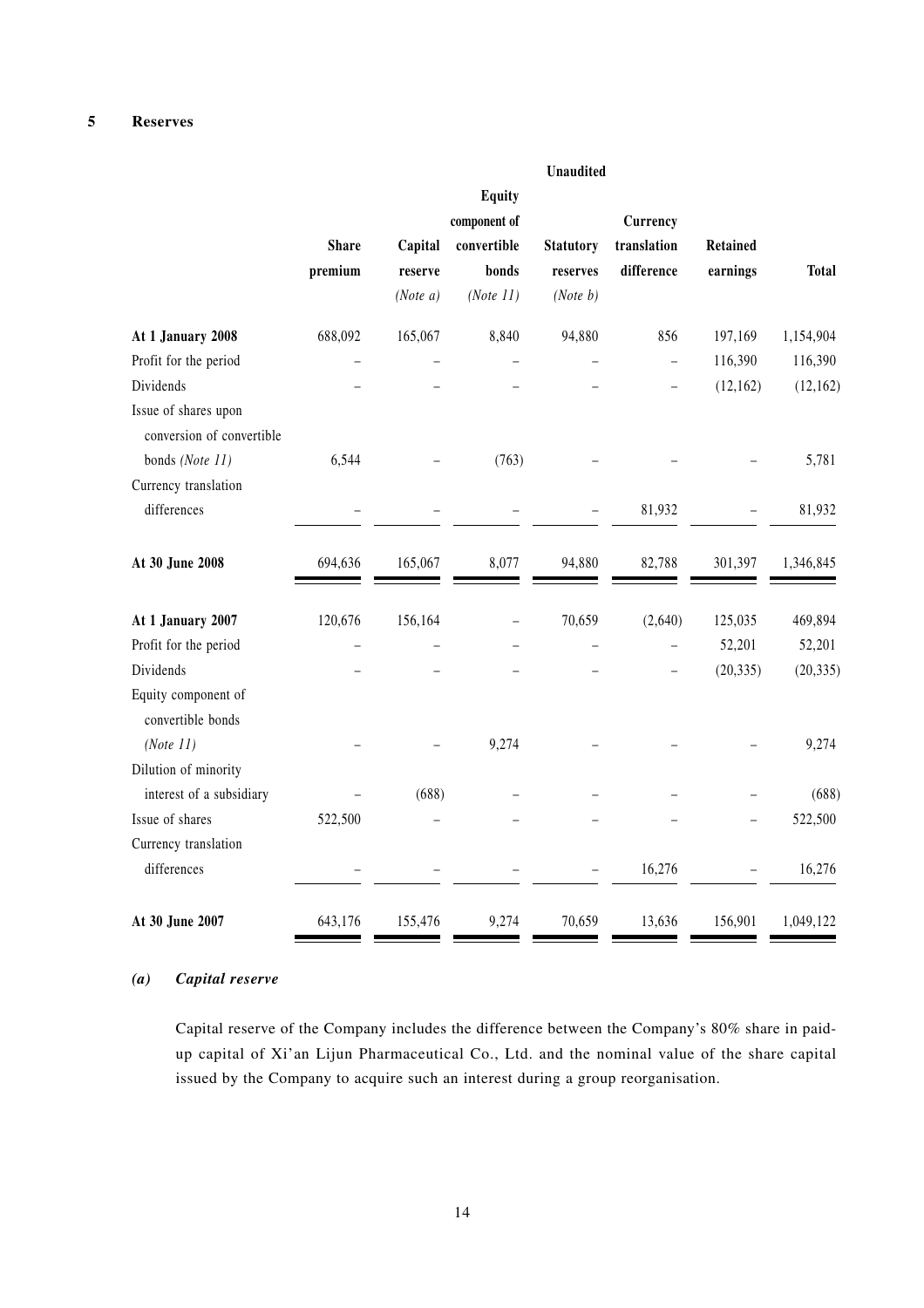#### *(b) Statutory reserves*

In accordance with the PRC regulations and the Articles of the Association of the Group's subsidiaries established in the PRC, each of the Group's subsidiaries in the PRC is required to set aside 10% of its statutory net profit for the year after offsetting any prior years' accumulative losses as determined under the PRC accounting regulations to the statutory surplus reserve fund before distributing their net profit. When the balance of such reserve reaches 50% of each PRC subsidiary's share capital, any further appropriation is optional. The statutory surplus reserve fund can be utilised to offset prior years' losses or to issue bonus shares. However, such statutory surplus reserve fund must be maintained at a minimum of 25% of the PRC subsidiary's share capital after such issuance.

#### **6 Trade and bills payables**

Ageing analysis of trade and bills payables is as follows:

|                   | As at            |             |
|-------------------|------------------|-------------|
|                   | 30 June          | 31 December |
|                   | 2008             | 2007        |
|                   | <b>Unaudited</b> | Audited     |
| Within 3 months   | 114,229          | 98,344      |
| 4 to 6 months     | 10,688           | 21,272      |
| 7 to 12 months    | 8,585            | 5,068       |
| 1 to 3 years      | 6,595            | 11,352      |
| More than 3 years | 2,105            | 1,897       |
|                   | 142,202          | 137,933     |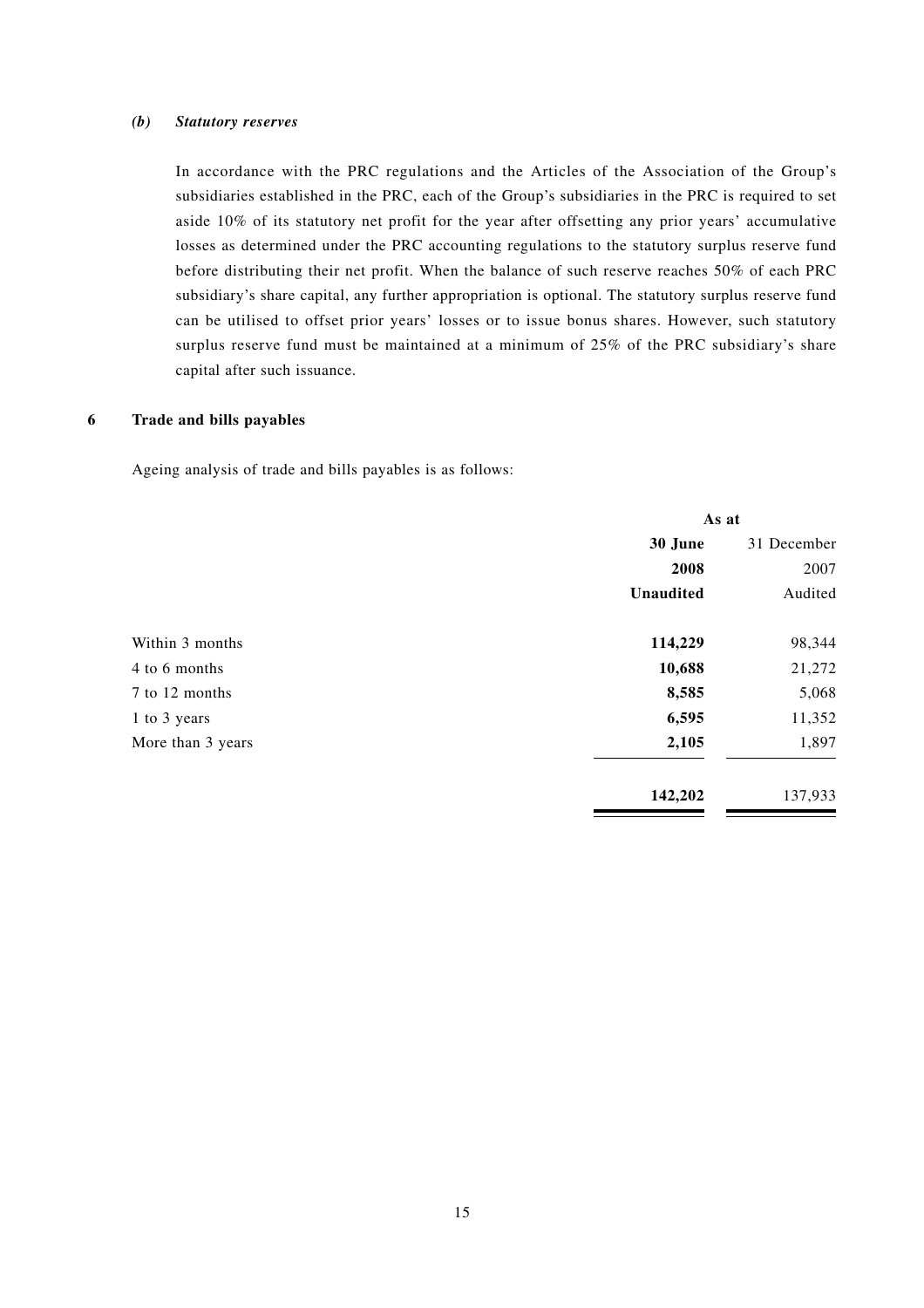### **7 Expense by nature**

|                                                               | Six months ended 30 June |           |
|---------------------------------------------------------------|--------------------------|-----------|
|                                                               | 2008                     | 2007      |
|                                                               | <b>Unaudited</b>         | Unaudited |
| Raw materials and consumables used                            | 337,917                  | 171,844   |
| Changes in inventories of finished goods and work in progress | 6,018                    | (9, 784)  |
| Staff costs including directors' emoluments                   | 103,097                  | 51,018    |
| Sales commission                                              | 77,530                   | 57,443    |
| Utility expenses                                              | 36,519                   | 22,158    |
| Advertising expenses                                          | 34,138                   | 25,068    |
| Depreciation of property, plant and equipment                 | 27,352                   | 15,679    |
| Write-down of inventories                                     | 4,144                    | 1,900     |
| Operating leases rental expenses in respect of land use right |                          |           |
| in the PRC                                                    | 3,033                    | 2,811     |
| Provision for impairment of receivables                       | 2,208                    | 318       |
| Amortisation of intangible assets (general and                |                          |           |
| administrative expenses)                                      | 1,912                    | 465       |
| Auditor's remuneration                                        | 1,178                    | 1,117     |
| Research and development costs                                | 1,083                    | 2,586     |
| Amortisation of land use rights (general and                  |                          |           |
| administrative expenses)                                      | 810                      |           |
| Others                                                        | 72,062                   | 68,240    |
|                                                               | 709,001                  | 410,863   |

#### **8 Income taxes**

The Company was incorporated in the Cayman Islands as an exempted company with limited liability under the Company Law of the Cayman Islands and, accordingly, is exempted from payment of the Cayman Islands income tax.

No Hong Kong profits tax was provided for as the Group had no assessable profit in Hong Kong for the six months ended 30 June 2008 (2007: Nil).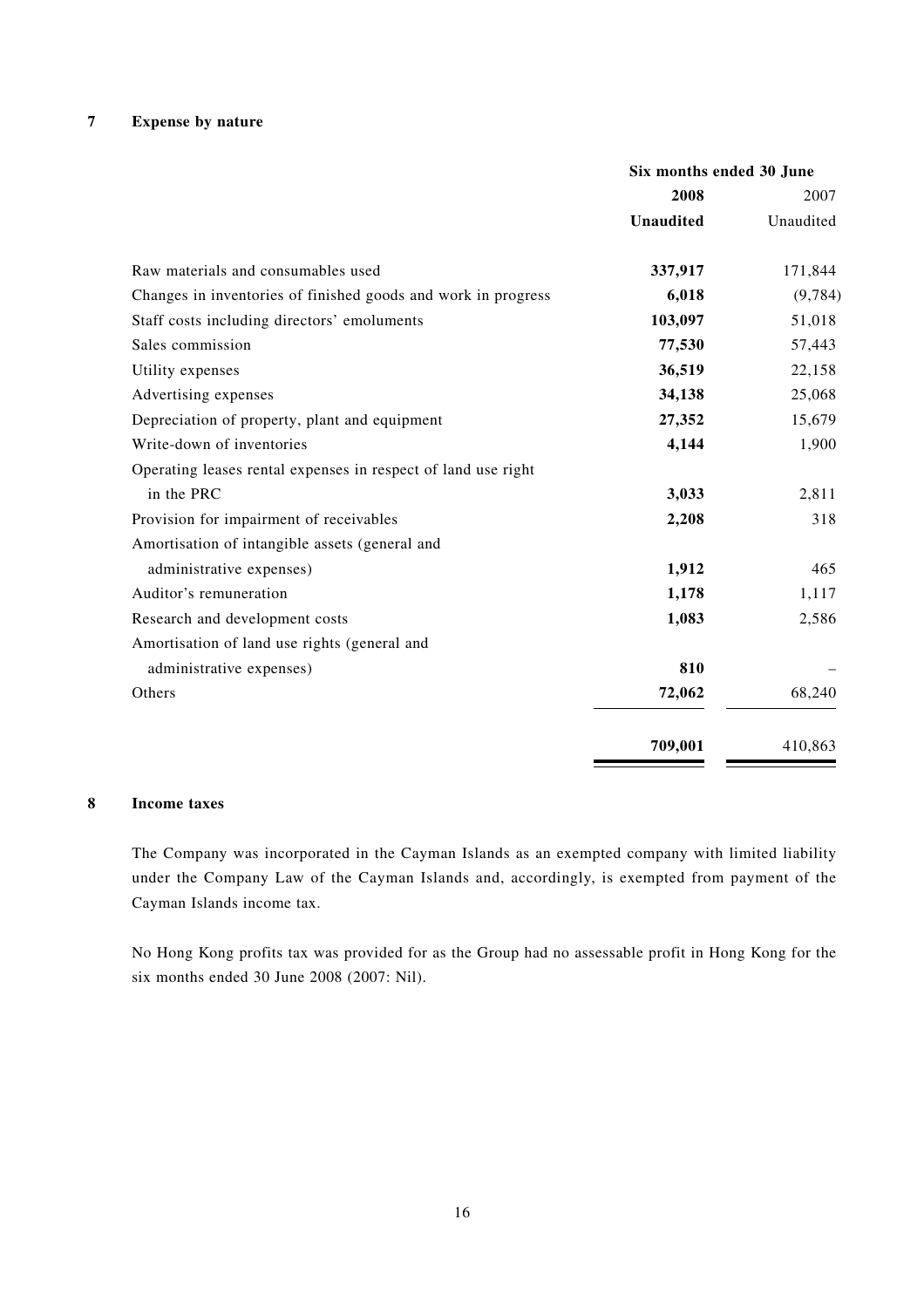In May 2005, the PRC Enterprise Income Tax ("EIT") rate of Xi'an Lijun Pharmaceutical Co., Ltd. and Shijiazhuang No.4 Pharmaceutical Co., Ltd. have been approved to be 24%, which was effective from 1 January 2005. Being incorporated as foreign investment enterprise in PRC, Xi'an Lijun Pharmaceutical Co., Ltd. and Shijiazhuang No.4 Pharmaceutical Co., Ltd. have obtained approvals from the relevant tax authorities in Shaanxi and Hebei provinces, which are also effective from 2005, for their entitlement to exemption from EIT for the first two years and 50% reduction in EIT for the next three years, commencing from the first profitable year after offsetting all unexpired tax losses carried forward from the previous years in accordance with the relevant tax rules and regulations applicable to foreign investment enterprises in PRC. These two subsidiaries began their tax concessions in 2005.

In March 2007, the National People's Congress approved the Corporate Income Tax Law of the People's Republic of China (the "new CIT Law"), which will be effective from 1 January 2008. According to the new CIT Law, the PRC income tax for both domestic and foreign investment enterprises will be unified at 25% effective from 1 January 2008. There will be a transition period for enterprises that currently receive preferential tax treatments granted by relevant tax authorities. Enterprises that are subject to a PRC income tax rate lower than 25% may continue to enjoy the lower PRC income tax rate and gradually transfer to the new PRC income tax rate within five years after the effective date of the new CIT Law. Enterprises that are currently entitled to exemptions or reductions from the standard income tax rate for a fixed term may continue to enjoy such treatment until the fixed term expires. Therefore, the average annual tax rate used for 2008 is 12.5%.

|                     | Six months ended 30 June |           |
|---------------------|--------------------------|-----------|
|                     | 2008                     | 2007      |
|                     | <b>Unaudited</b>         | Unaudited |
| Current income tax  | 14,774                   | 8,974     |
| Deferred income tax | 616                      | 828       |
|                     | 15,390                   | 9,802     |

#### **9 Dividend**

|                                           | Six months ended 30 June |           |
|-------------------------------------------|--------------------------|-----------|
|                                           | 2008                     | 2007      |
|                                           | Unaudited                | Unaudited |
| Interim dividend, declared, of HK0.6 cent |                          |           |
| $(2007:HK1.0 cent)$ per ordinary share    | 12,162                   | 20,074    |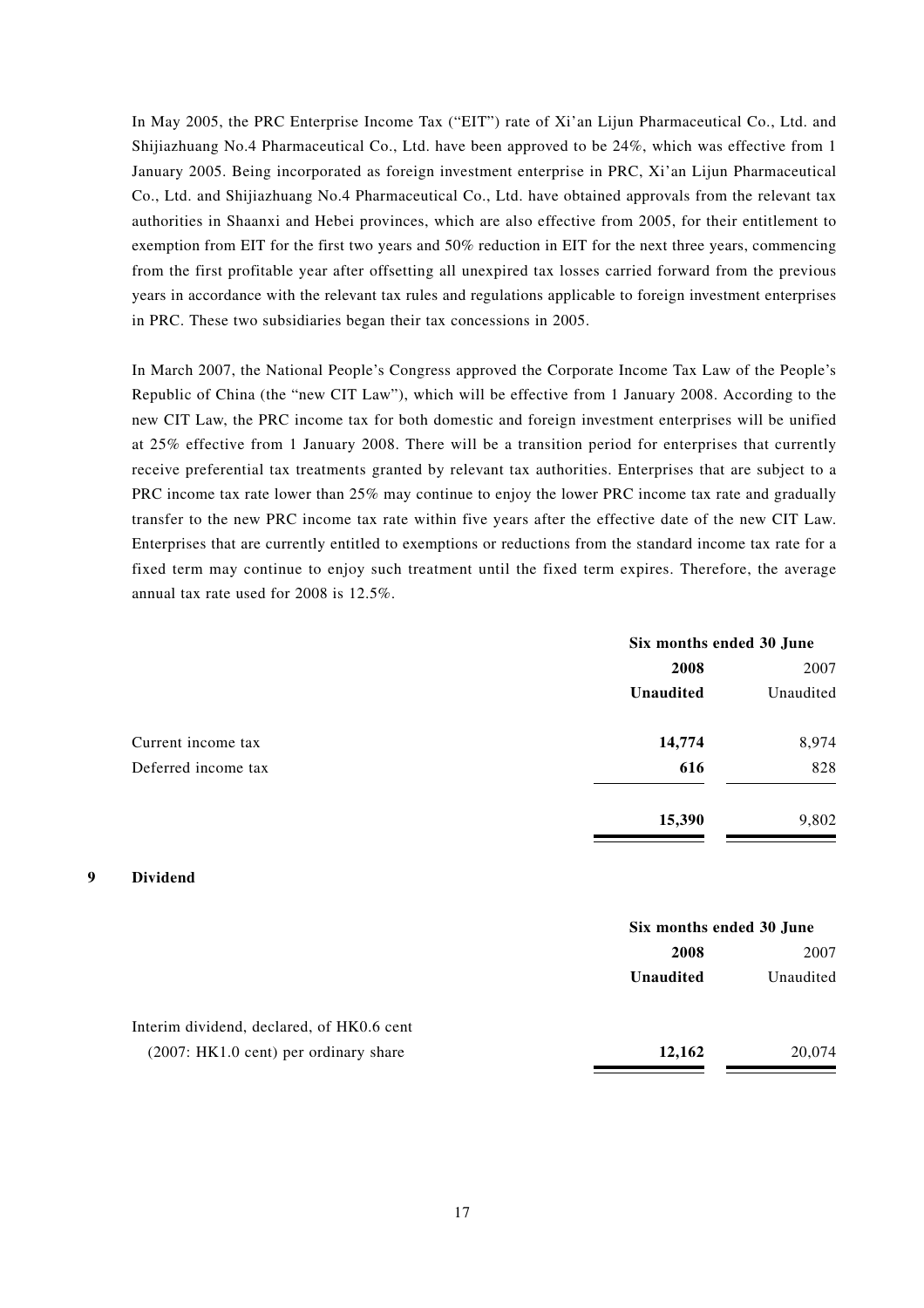At a meeting held on 16 September 2008, the Company's Board of Directors declared a dividend of HK0.6 cent per ordinary share in respect of the six months ended 30 June 2008. The dividend declared has not been reflected as a dividend payable in this condensed consolidated financial information, but will be reflected as an appropriation of retained earnings during the year ending 31 December 2008 upon payment.

#### **10 Earnings per share**

Basic earnings per share is calculated by dividing the profit attributable to equity holders of the Company of approximately HK\$116,390,000 (2007: HK\$52,201,000) by the weighted average number of 2,026,677,000 (2007: 1,458,577,000) ordinary shares in issue during the period.

Diluted earnings per share is calculated adjusting the weighted average number of ordinary shares outstanding to assume conversion of all dilutive potential ordinary shares. The Company has only one category of dilutive potential ordinary shares: convertible bonds. The convertible bonds are assumed to have been converted into ordinary shares, and the net profit is adjusted to eliminate the interest expense.

|                                                                        | Six months ended 30 June |           |
|------------------------------------------------------------------------|--------------------------|-----------|
|                                                                        | 2008                     | 2007      |
|                                                                        | <b>Unaudited</b>         | Unaudited |
| Profit attributable to equity holders of the Company                   | 116,390                  | 52,201    |
| Interest expense on convertible bonds                                  | 8,143                    | 1,171     |
| Adjusted profit attributable to equity holders of the Company          | 124,533                  | 53,372    |
| Weighted average number of ordinary shares in issue (thousands)        | 2,026,677                | 1,458,577 |
| Adjustments for assumed conversion of convertible bonds<br>(thousands) | 171,523                  | 196,027   |
| Weighted average number of ordinary shares for diluted                 |                          |           |
| earnings per share (thousands)                                         | 2,198,200                | 1,654,604 |
| Diluted earnings per share (HK\$ per share)                            | 0.0567                   | 0.0323    |
|                                                                        |                          |           |

#### **11 Convertible bonds**

In May 2007, the Company issued zero-coupon convertible bonds, due on 30 May 2010 (the "maturity date"), in the aggregate principal amount of RMB160,000,000. This bonds have an initial conversion price of HK\$4.15 per ordinary share at a fixed exchange rate of HK\$1 to RMB0.98339, which was adjusted to HK\$0.83 on 28 August 2007 after the share sub-division. Unless previously redeemed, converted or purchased and cancelled as provided in the terms and conditions of the convertible bonds, the Company has to redeem the convertible bonds at 121.1547% of their principal amount on the maturity date, and such redemption has to be settled in Hong Kong Dollars at the exchange rate at that date.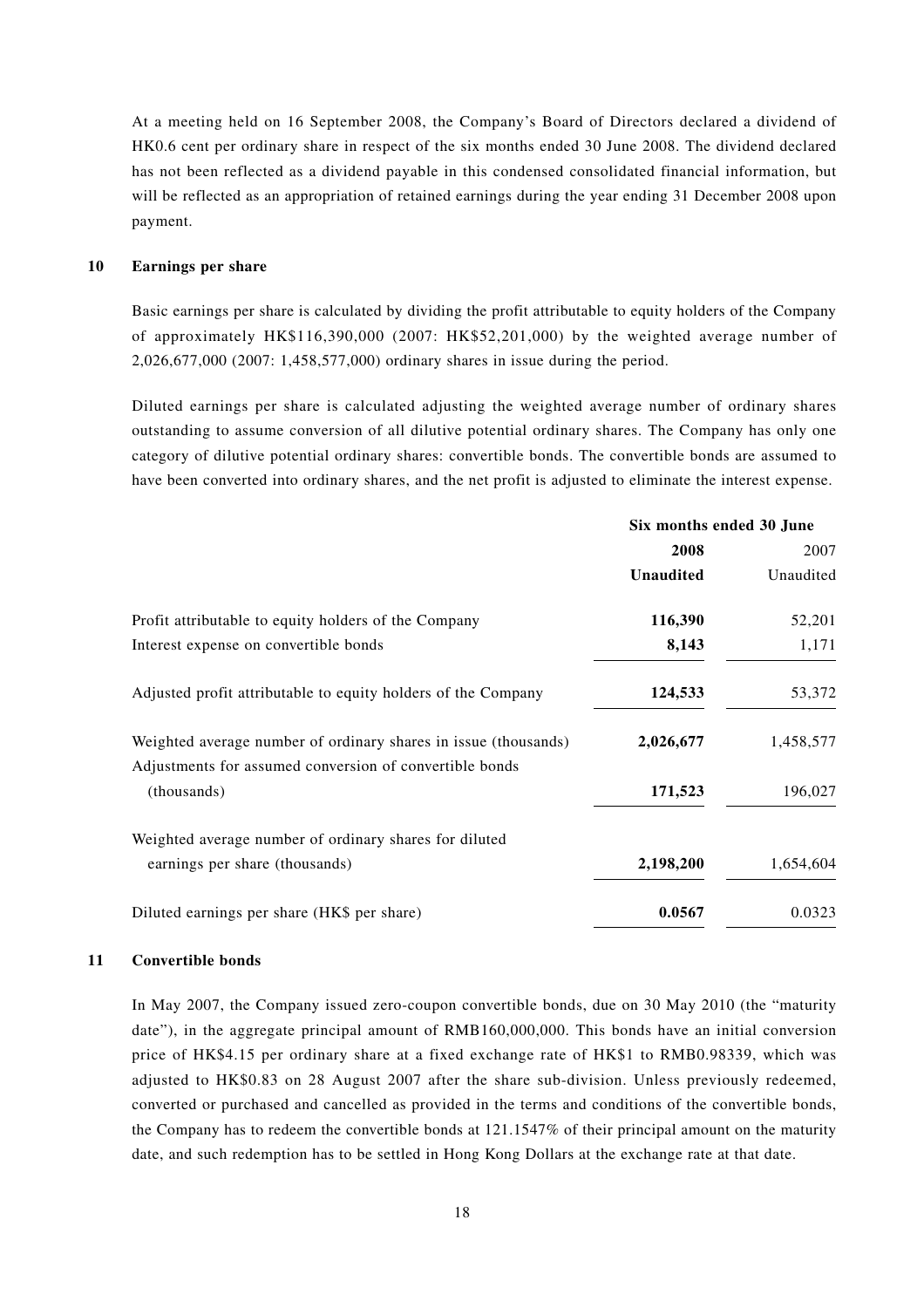The fair value of the liability component of the convertible bonds at 30 June 2008 amounted to approximately HK\$161,211,000. The fair value is calculated using cash flows discounted at a rate on the borrowing rate of 6.03% per annum.

|                                                              | <b>Unaudited</b> |
|--------------------------------------------------------------|------------------|
| Initial recognition:                                         |                  |
| - Face value of convertible bond issued                      | 163,549          |
| - Equity conversion component, net of deferred tax liability | (9,274)          |
| - Deferred income tax liabilities                            | (1,967)          |
| - Issuing expenditure                                        | (2,175)          |
| Liability component at 30 May 2007                           | 150,133          |
| Interest expense                                             | 1,171            |
| Exchange differences                                         | 619              |
| Liability component at 30 June 2007                          | 151,923          |
| Liability component at 1 January 2008                        | 151,135          |
| Interest expense                                             | 8,143            |
| Recognition of deferred income tax liability                 | 162              |
| Converted into ordinary shares                               | (5,928)          |
| Exchange differences                                         | 9,744            |
| Liability component at 30 June 2008                          | 163,256          |

The carrying amount of the liability component of the convertible bond reflects its current fair value.

Interest on the bond is calculated on the effective yield basis by applying the effective interest rate for an equivalent non-convertible bond to the liability component of the convertible bond.

### **12 Event after the balance sheet date**

In August 2008, the Company granted share options to certain Directors and employees to subscribe 100,000,000 shares at an exercise price of HK\$0.7 per share, exercisable on or before 6 August 2011. The Company has no legal or constructive obligation to repurchase or settle the options in cash.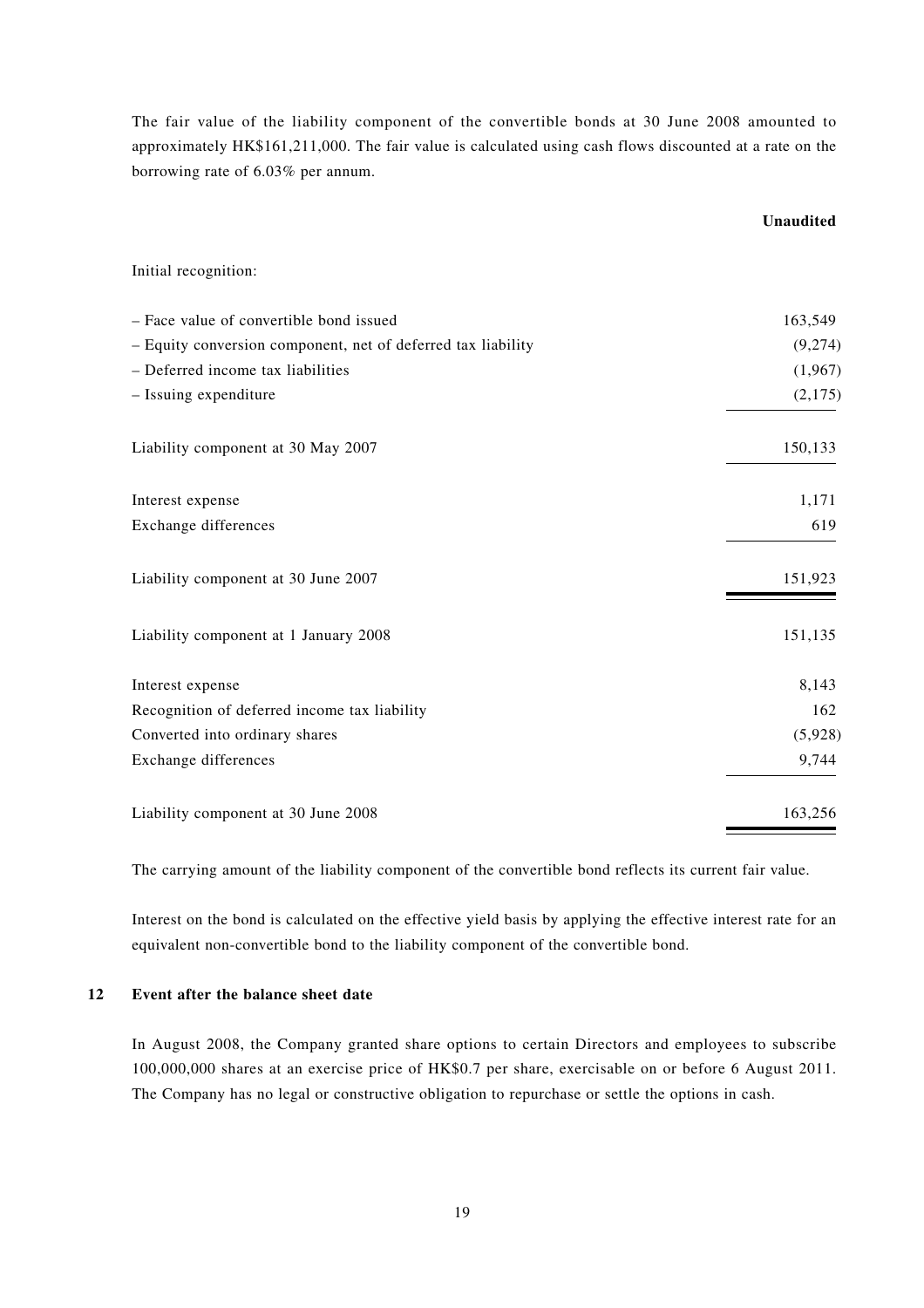# **LIQUIDITY AND FINANCIAL RESOURCES**

The Group primarily finances its working capital and other capital requirements by net cash generated from operating activities and resorts to external financing including both long-term and short-term bank borrowings from time to time in case the operating cash flow is insufficient to meet the capital requirements.

As at 30 June 2008, the cash and cash equivalents aggregated to HK\$127,134,000 (31 December 2007: HK\$98,983,000), comprising HK\$28,026,000 (31 December 2007: HK\$13,698,000) of cash and cash equivalents denominated in Hong Kong dollars, HK\$98,796,000 (31 December 2007: HK\$83,989,000) in RMB and HK\$312,000 (31 December 2007: HK\$1,296,000) in other currencies.

As at 30 June 2008, the Group has restricted deposits amounting to HK\$14,262,000 (31 December 2007: HK\$42,976,000) as guarantee of the bank borrowings, letter of credits and bank acceptances.

The carrying amounts of the borrowings (including convertible bonds) amounting to HK\$575,554,000 (31 December 2007: HK\$523,994,000) as at 30 June 2008, comprising HK\$145,000,000 (31 December 2007: HK\$133,000,000) of borrowings denominated in Hong Kong dollars and HK\$430,554,000 (31 December 2007: HK\$390,994,000) in RMB.

Gearing ratio (defined as total liabilities divided by total assets) decreased from 42.3% as at 31 December 2007 to 39.7% as at 30 June 2008.

Current ratio (defined as current assets divided by current liabilities) increased from 1.25 as at 31 December 2007 to 1.44 as at 30 June 2008.

## **FOREIGN EXCHANGE RISK**

Majority of the Group's businesses are operated in the PRC and are denominated in RMB and HK dollar. The Group is of the opinion that its exposure to foreign exchange rate risk is limited.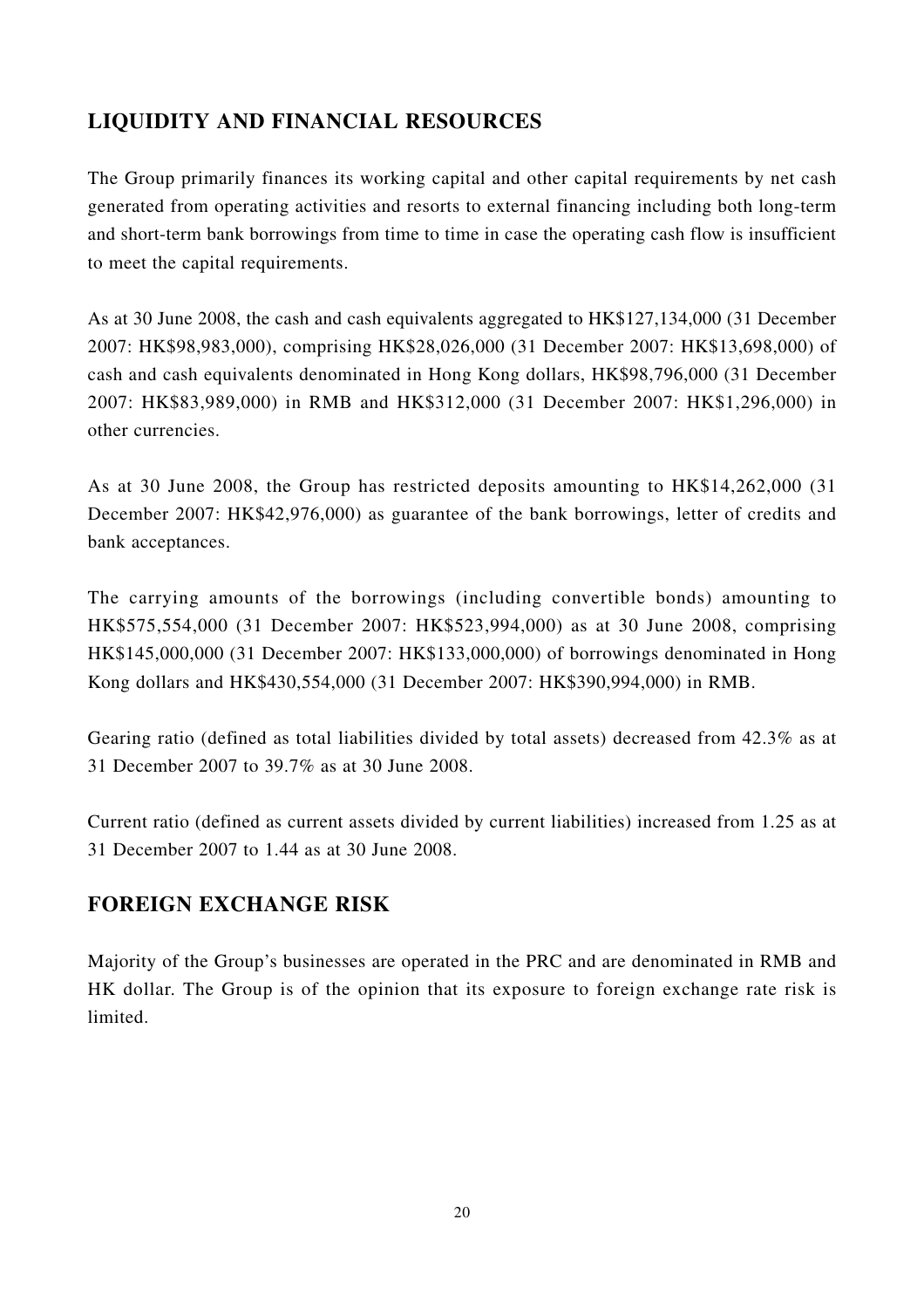## **PLEDGE OF ASSETS**

As at 30 June 2008, the Group's restricted deposits of HK\$8,488,000 and land use rights, property & plant and machinery & equipment with the net book amount of approximately HK\$56,696,000, HK\$69,887,000 and HK\$62,510,000 respectively were pledged as collateral for the Group's bank borrowings, letter of credits and bank acceptances.

## **CONTINGENT LIABILITIES**

As at 30 June 2008, the Group did not have any material contingent liabilities.

# **INTERIM DIVIDEND**

The Directors resolved to pay on 3 November 2008 an interim dividend of HK\$0.006 per share (amounting to a total of approximately HK\$12,162,000) for the six months ended 30 June 2008 to the shareholders named in the register of members of the Company on 10 October 2008. The interim dividend represents a payout rate of 10.4% of net profit attributable to the equity holders of the Company for the six months ended 30 June 2008.

## **PURCHASE, SALE OR REDEMPTION OF SECURITIES**

The Company has not redeemed any of its Shares during the period. Save as the allotment and issuance of 7,351,016 shares of the Company in total due to conversion of convertible bonds issued on 30 May 2007, neither the Company nor any of its subsidiaries has purchased or sold any of the Company's listed securities for the six months ended 30 June 2008.

# **COMPLIANCE WITH THE CODE ON CORPORATE GOVERNANCE PRACTICES AND MODEL CODE**

The Company has complied with the requirements of the Code on Corporate Governance Practices as set out in Appendix 14 of the Listing Rules during the period.

The Company has adopted the Model Code as the code for securities transactions by Directors. The Company, having made specific enquiry, confirms that all directors have complied with the required standards set out in the Model Code throughout the six months ended 30 June 2008.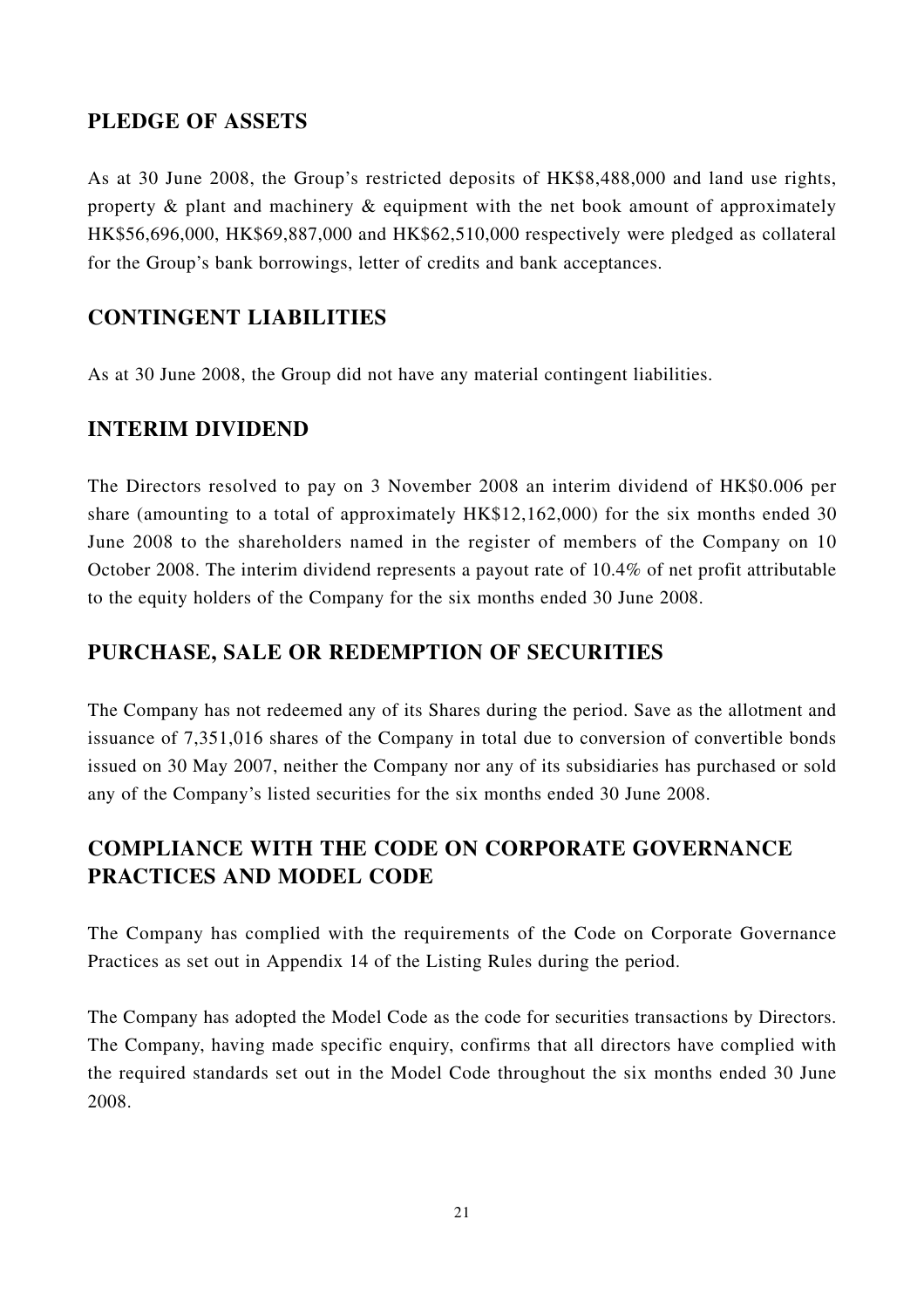## **INDEPENDENT REVIEW OF AUDITORS**

The Interim Financial Information for the six months ended 30 June 2008 has been reviewed by the auditors of the Company, PricewaterhouseCoopers, in accordance with Hong Kong Standard on Review Engagements 2410, "Review of Interim Financial Information Performed by the Independent Auditor of the Entity" issued by the Hong Kong Institute of Certified Public Accountants.

## **AUDIT COMMITTEE**

The Audit Committee has reviewed and approved the Interim Financial Information for the six months ended 30 June 2008.

## **CLOSURE OF REGISTER OF MEMBERS**

The register of members of the Company will be closed from Wednesday, 8 October, 2008 to Friday, 10 October, 2008 (both day inclusive) during which period no transfer of shares will be effected. In order to qualify for the interim dividend, all transfer documents, accompanied by the relevant share certificate(s), must be lodged with the Company's branch share registrar and transfer office in Hong Kong, Computershare Hong Kong Investor Services Limited, at Shops 1806-1807, 18th Floor, Hopewell Centre, 183 Queen's Road East, Hong Kong not later than 4:30 p.m. on 6 October, 2008 (7 October 2008 is public holiday).

# **PUBLICATION OF FURTHER INFORMATION ON THE STOCK EXCHANGE'S WEBSITE**

The 2008 interim report containing all the information required by the Listing Rules will be despatched to the shareholders of the Company and published on the Stock Exchange's website (www.hkex.com.hk) and the Company's website (www.lijun.com.hk) in due course.